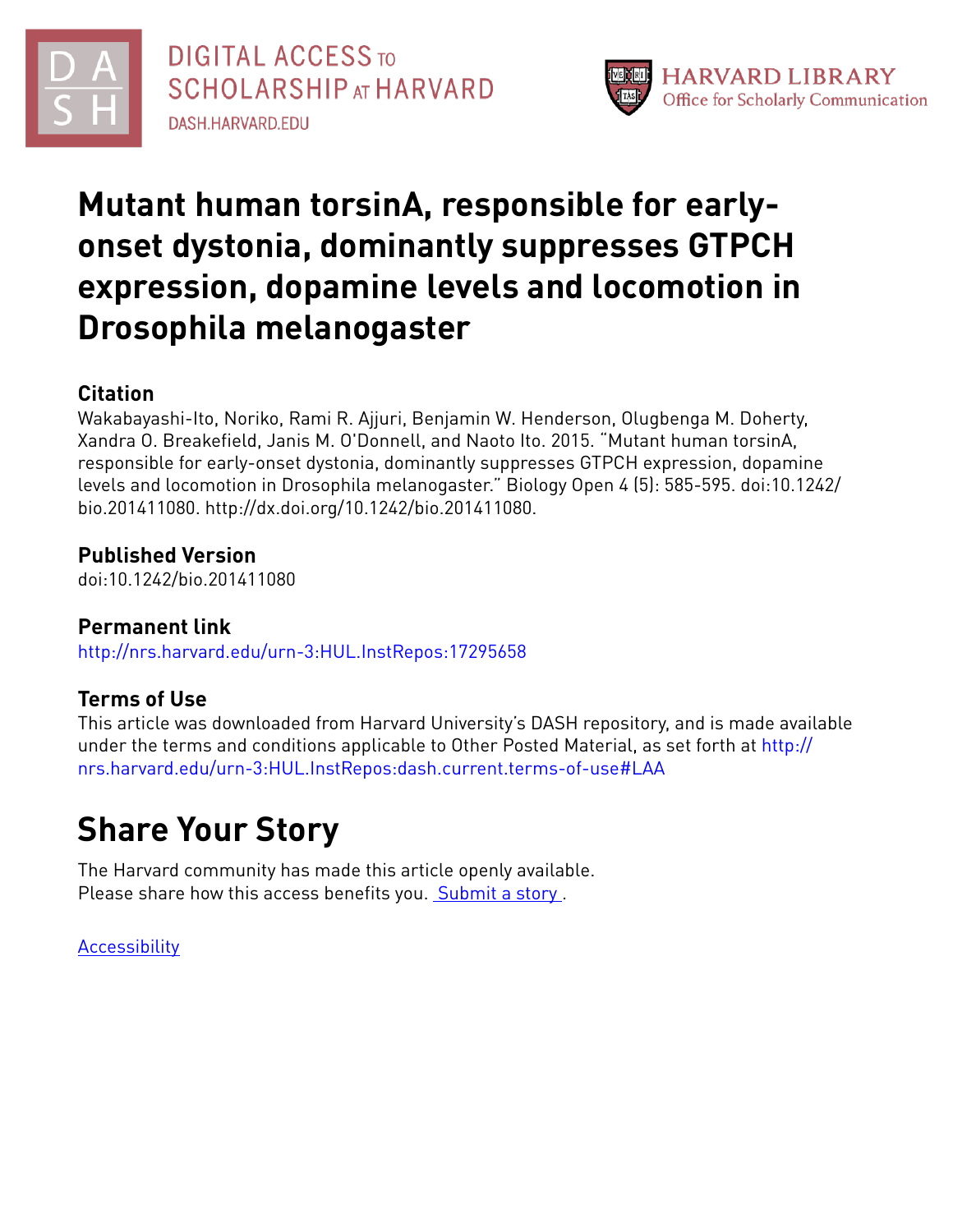# RESEARCH ARTICLE



# Mutant human torsinA, responsible for early-onset dystonia, dominantly suppresses GTPCH expression, dopamine levels and locomotion in Drosophila melanogaster

Noriko Wakabayashi-Ito $^1$ , Rami R. Ajjuri $^2$ , Benjamin W. Henderson $^2$ , Olugbenga M. Doherty $^2$ , Xandra O. Breakefield<sup>1</sup>, Janis M. O'Donnell<sup>2,</sup>\* and Naoto Ito<sup>1,</sup>\*<sup>,‡</sup>

### ABSTRACT

Dystonia represents the third most common movement disorder in humans with over 20 genetic loci identified. TOR1A (DYT1), the gene responsible for the most common primary hereditary dystonia, encodes torsinA, an AAA ATPase family protein. Most cases of DYT1 dystonia are caused by a 3 bp ( $\Delta$ GAG) deletion that results in the loss of a glutamic acid residue ( $\Delta$ E302/303) in the carboxyl terminal region of torsinA. This torsinA $\Delta$ E mutant protein has been speculated to act in a dominant-negative manner to decrease activity of wild type torsinA. Drosophila melanogaster has a single torsin-related gene, dtorsin. Null mutants of dtorsin exhibited locomotion defects in third instar larvae. Levels of dopamine and GTP cyclohydrolase (GTPCH) proteins were severely reduced in dtorsin-null brains. Further, the locomotion defect was rescued by the expression of human torsinA or feeding with dopamine.

Here, we demonstrate that human torsinAAE dominantly inhibited locomotion in larvae and adults when expressed in neurons using a pan-neuronal promoter Elav. Dopamine and tetrahydrobiopterin (BH4) levels were significantly reduced in larval brains and the expression level of GTPCH protein was severely impaired in adult and larval brains. When human torsinA and torsinA $\Delta$ E were co-expressed in neurons in dtorsin-null larvae and adults, the locomotion rates and the expression levels of GTPCH protein were severely reduced. These results support the hypothesis that torsinA $\Delta$ E inhibits wild type torsinA activity. Similarly, neuronal expression of a Drosophila Dtorsin $\Delta E$ equivalent mutation dominantly inhibited larval locomotion and GTPCH protein expression. These results indicate that both torsin $A\Delta E$  and Dtorsin $\Delta E$  act in a dominant-negative manner. We also demonstrate that Dtorsin regulates GTPCH expression at the post-transcriptional level. This Drosophila model of DYT1 dystonia provides an important tool for studying the differences in the molecular function between the wild type and the mutant torsin proteins.

## KEY WORDS: Dystonia, Drosophila, GTP cyclohydrolase, TorsinA, Movement disorder

` Author for correspondence [\(iton@helix.mgh.harvard.edu\)](mailto:iton@helix.mgh.harvard.edu)

This is an Open Access article distributed under the terms of the Creative Commons Attribution License [\(http://creativecommons.org/licenses/by/3.0\), which permits unrestricted use, distribution](http://creativecommons.org/licenses/by/3.0) [and reproduction in any medium provided that the original work is properly attributed.](http://creativecommons.org/licenses/by/3.0)

Received 1 December 2014; Accepted 5 March 2015

#### INTRODUCTION

Dystonia is the third most common movement disorder in humans, after essential tremor and Parkinson's disease [\(Defazio,](#page-10-0) [2010\)](#page-10-0). Dystonia comprises a group of movement disorders that are characterized by involuntary movements and abnormal postures. It is a complex disease involving at least 20 genetic loci in humans [\(Tarsy and Simon, 2006;](#page-11-0) [Breakefield et al., 2008](#page-10-0); Brüggemann and Klein, 2010).

One of the loci, TOR1A/DYT1, is responsible for most cases of early-onset dystonia and has been the most studied form of dystonia [\(Breakefield et al., 2001; Atai et al., 2012; Bragg et al.,](#page-10-0) [2011\)](#page-10-0). It is an autosomal dominant syndrome with onset between 5 to 28 years of age and low penetrance. The TOR1A gene encodes torsinA, a 332 amino acid protein from the AAA ATPase family. The torsinA protein is widely expressed in the body and is localized within the lumen of the endoplasmic reticulum and the nuclear envelope [\(Breakefield et al., 2008](#page-10-0)), but its function is still under study. A 3-bp ( $\Delta$ GAG) deletion that removes one of a pair of glutamic acid residues ( $\Delta$ E302/E303) in the carboxyl terminal region of torsinA causes the autosomal dominant dystonia phenotype ([Breakefield et al., 2008](#page-10-0); [Bragg et al., 2011](#page-10-0)). TorsinA displays LAP1 and LULL1-dependent ATPase activity, while the torsin $A\Delta E$ protein is defective in this activation [\(Zhao et al., 2013](#page-11-0)). The torsin $A\Delta E$  ( $\Delta E$ 302/303) mutant protein has been speculated to act in a dominant-negative manner, so that the wild type function is reduced but not eliminated in the cells expressing both torsinA and torsin $A\Delta E$ , although this has never been clearly demonstrated ([Breakefield et al., 2001](#page-10-0); [Breakefield et al., 2008](#page-10-0)).

Most AAA ATPase proteins form oligomeric complexes and use energy from ATP hydrolysis to regulate protein folding, membrane trafficking, and vesicle fusion ([Neuwald et al., 1999](#page-11-0); [Vale, 2000](#page-11-0); [Hanson and Whiteheart, 2005](#page-10-0); [Zhao et al., 2013](#page-11-0)). Although torsinA is widely expressed in human tissue, it is considered to have a critical role in the central nervous system, where it is present in neurons at high levels during development and in adult life [\(Augood et al., 2003](#page-10-0); [Xiao et al., 2004](#page-11-0); [Vasudevan et al., 2006](#page-11-0)). In homozygous torsinA-knock-out mice, abnormal nuclear membrane morphology was observed in neurons, suggesting a functional role of torsinA in maintaining the normal structure of the nuclear envelope in the central nervous system ([Goodchild et al., 2005](#page-10-0)). TorsinA has been shown to interact with nesprins, which are anchored in the outer nuclear envelope and form bridges to the cytoskeleton ([Nery et al., 2008](#page-11-0); [Jungwirth et al., 2011; Atai et al., 2012](#page-10-0)), suggesting an important functional role of torsinA at the nuclear envelope, including nuclear polarization during cell migration [\(Nery et al., 2008](#page-11-0)). Recent studies also implicate torsinA in egress of Herpes simplex

<sup>&</sup>lt;sup>1</sup>Department of Neurology, Massachusetts General Hospital and Program in Neuroscience, Harvard Medical School, Boston, MA 02129, USA. <sup>2</sup>Department of Biological Sciences, University of Alabama, Tuscaloosa, AL 35487, USA. \*These authors contributed equally to this work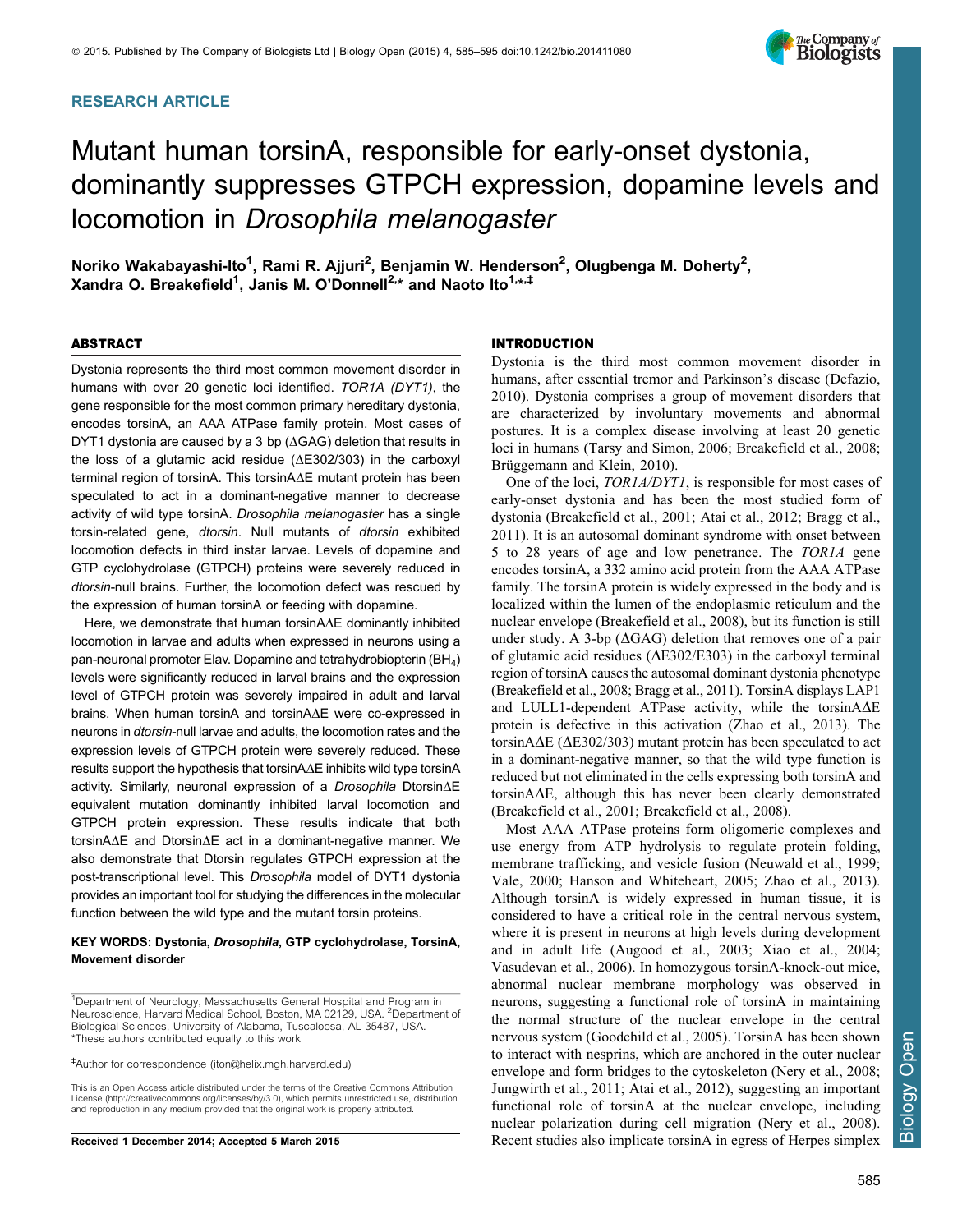virus capsids ([Maric et al., 2011\)](#page-11-0) and large ribonucleoprotein particles ([Jokhi et al., 2013\)](#page-10-0) out from the nucleus into cytoplasm.

The fruit fly, Drosophila melanogaster, provides an excellent model system to study functions of human disease genes and has contributed to better understanding of many human diseases ([Bellen et al., 2010\)](#page-10-0). Drosophila has a single TOR1A-related gene, *dtorsin* (Torsin), at position 4C11 on the X chromosome ([Ozelius et al., 1999](#page-11-0); [Breakefield et al., 2001;](#page-10-0) [Wakabayashi-Ito](#page-11-0) [et al., 2011\)](#page-11-0). The dtorsin-encoded protein, Dtorsin, comprises 339 amino acids with 31.9% identity to human torsinA and also displays the characteristic features of the AAA ATPase gene family members ([supplementary material Fig. S1](http://bio.biologists.org/lookup/suppl/doi:10.1242/bio.201411080/-/DC1)) [\(Ozelius et al.,](#page-11-0) [1999\)](#page-11-0). We recently isolated *dtorsin*-null mutants and showed that hemizygous mutant third instar male larvae exhibited locomotion defects that were rescued by feeding dopamine [\(Wakabayashi-Ito](#page-11-0) [et al., 2011\)](#page-11-0). The dtorsin-null mutation was semi-lethal at the pupal stage with only less than 1% reaching adult stage. The *dtorsin* mutant exhibited a very strong genetic interaction with  $Pu$ (Punch: GTP cyclohydrolase: GTPCH), the ortholog of the human gene underlying dopa-responsive DYT5a dystonia (GCH1) [\(Segawa, 2009\)](#page-11-0). Moreover, biochemical analysis revealed a severe reduction of GTPCH protein and activity in dtorsin-null adults and larvae, as well as marked reduction in tetrahydrobiopterin (BH4), the terminal product of the GTPCH pathway. In contrast, levels of tyrosine hydroxylase (TH) protein, which catalyzes the rate limiting step in dopamine production, were not affected, although dopamine pools were reduced ([Wakabayashi-Ito et al., 2011\)](#page-11-0). Since GTPCH is rate limiting for the synthesis of  $BH<sub>4</sub>$ , and  $BH<sub>4</sub>$  is required by TH as a ratelimiting cofactor for dopamine synthesis in flies as in mammals ([Krishnakumar et al., 2000](#page-10-0)), these data suggested that *dtorsin* plays a novel role in dopamine metabolism as a positive-regulator of GTPCH protein levels in Drosophila. Moreover, the wild type human torsinA cDNA expressed with the pan-neuronal promoter elavGAL4 rescued *dtorsin*-null male larval mobility with marked significance. These results demonstrated that the function of torsin in regulating larval locomotion is conserved between the fly and the human proteins ([Wakabayashi-Ito et al., 2011](#page-11-0)). However, the fly *dtorsin*-null mutant is not an authentic DYT1 disease model system, since the dtorsin-null mutant line does not express any functional Dtorsin protein, while mutated torsinA protein is expressed together with normal torsinA in the DYT1 patients ([Breakefield et al., 2001\)](#page-10-0).

To investigate the molecular mechanism underlying the human disease caused by mutated torsinA protein using the fly system, we expressed human wild type torsinA and/or torsinADE cDNA using the pan-neuronal GAL4 driver, elavGAL4, in fly brains. We report here that expression of the human mutant form caused larval and adult locomotion defects, and severe reduction of GTPCH protein, dopamine, and BH<sub>4</sub> levels in larval brains and adult heads. Moreover, co-expression of human torsin $A\Delta E$  and the wild type human torsinA in *dtorsin*-null males resulted in similar larval/adult locomotion and neurochemical defects, suggesting that the human torsin $A\Delta E$  exerts dominant-negative effects on human wild type torsinA protein in Drosophila neurons, as in human tissues. Furthermore, a comparable mutation in the *Drosophila* gene, *dtorsin* $\Delta E$  also had a dominant-negative effect on larval locomotion and GTPCH protein level, as did human torsin $A\Delta E$ . Finally, we report that the relative amount of GTPCH RNA was similar in wild type and dtorsin-null adult male heads, suggesting that GTPCH protein levels depend on wild type dtorsin-activity at the post-transcriptional

level. Our findings establish conclusively that torsin $A\Delta E$ dominantly inhibits the normal function of torsinA and Dtorsin including the regulation of GTPCH expression. These results demonstrate that Drosophila provides a powerful system for studying the molecular abnormalities caused by the torsin $A\Delta E$ mutation.

# RESULTS

#### Human torsinA $\Delta$ E dominantly inhibits larval locomotion

In the previous study, we analyzed the peristaltic frequency of third instar larvae to quantify the difference in locomotion between wild type and mutant. The wild type third instar larvae show approximately 55 muscle contraction cycles per minute when placed on 0.7% agarose plates at room temperature. These peristaltic rates are relatively easy to monitor and provide a sensitive and reliable way of quantifying larval locomotion ([Song](#page-11-0) [et al., 2007](#page-11-0); [Wakabayashi-Ito et al., 2011](#page-11-0)). Males of the null mutant, dtorsin<sup>KO13</sup>, exhibit approximately a  $\sim$ 50% decrease in peristaltic rates,  $22.9 \pm 2.5$  (n=28, p<0.0001) [\(Fig. 1A, column 5](#page-3-0)), compared to wild type  $(55.2 \pm 2.5, n=15)$  [\(Fig. 1A, column 1](#page-3-0)). As previously observed, the wild type human torsinA cDNA expressed with the pan-neuronal driver elavGAL4 rescued dtorsin<sup>KO13</sup> male larval mobility to a very significant level  $(56.3 \pm 3.7, n=14, p<0.0001)$ ([Fig. 1A, column 7\)](#page-3-0) [\(Wakabayashi-Ito et al., 2011\)](#page-11-0), compared to dtorsin<sup>KO13</sup> male larvae with the elavGAL4 transgene  $(27.2 \pm 1.1,$ n=39) ([Fig. 1A, column 6](#page-3-0)). By way of controls, the pan-neuronal expression of the wild type human torsinA cDNA in wild type flies had no effect on larval mobility  $(54.3 \pm 2.3, n=15, p=0.7)$  [\(Fig. 1A,](#page-3-0) [column 3\)](#page-3-0), compared to male larvae with elavGAL4 transgene alone  $(53.0 \pm 1.8, n=9)$  ([Fig. 1A, column 2](#page-3-0)). Similarly, the presence/absence of the elavGAL4 transgene had no effect on mobility in wild type ([Fig. 1A, columns 1, 2](#page-3-0)) and  $dtorsin<sup>KO13</sup>$  larvae ([Fig. 1A, columns 5,6](#page-3-0)).

To examine the effect of mutated human torsin $A\Delta E$  protein in flies, we expressed human torsin $A\Delta E$  cDNA with the panneuronal elavGAL4 driver in wild type males (w *dtorsin<sup>+</sup>*).  $ElavGAL4/UAS-htorsin A\Delta E$  males exhibited a severe locomotion deficit, approaching that of the *dtorsin*-null mutant  $(26.7\pm3.4, n=9, p<0.0001)$  ([Fig. 1A, column 4,](#page-3-0) compared to column 2). This result demonstrates that pan-neuronal expression of human torsin $A\Delta E$  protein has a negative effect on larval locomotion, similar to the *dtorsin*-null state in flies, and that it interferes with the function of endogenous Dtorsin.

While pan-neuronal expression of human wild type torsinA could rescue the locomotion deficit phenotype of *dtorsin<sup>KO13</sup>* males [\(Fig. 1A, columns 6,7\)](#page-3-0), human torsin $A\Delta E$  was unable to do so  $(20.5\pm2.0, n=21)$  [\(Fig. 1A, column 8](#page-3-0)). To determine whether the human torsinADE could inhibit wild type human torsinA, we  $co-expressed$  the human torsin $A\Delta E$  cDNA with the wild type human torsinA cDNA in  $dtorsin<sup>KO13</sup>$  male using the same elavGAL4 driver. Co-expression of human wild type torsinA and human torsin $A\Delta E$  resulted in a significant inhibition of mobility  $(25.3 \pm 2.8, n=14, p<0.0001)$  ([Fig. 1A, column 9\)](#page-3-0), compared to the rescue by human torsinA alone [\(Fig. 1A, column 7\)](#page-3-0).

# Human torsin $A\Delta E$  dominantly inhibits adult locomotion

We have also analyzed the locomotion activities in the adult stage to examine whether they were similarly affected by the neuronal expression of human torsin $A\Delta E$ . Adult flies, aged 3-5 days after eclosion, were placed in vials, subjected to a gentle mechanical disturbance, and then locomotion activities were quantified as the number of seconds each fly spent in motion during a 45 second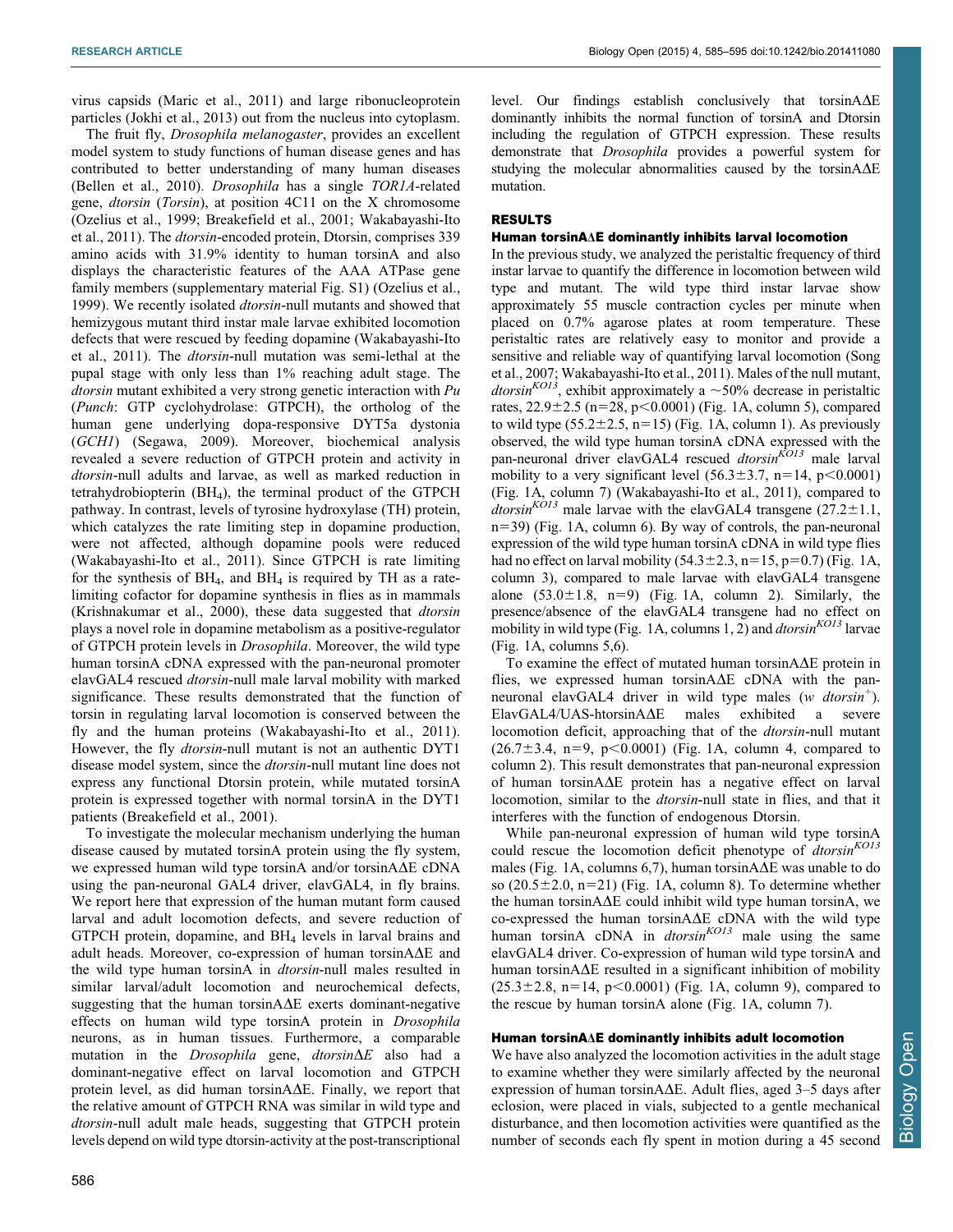<span id="page-3-0"></span>



period ([Carbone et al., 2006](#page-10-0)). Adult wild type male flies (Canton S-B) spent approximately  $21.8 \pm 0.9$  seconds in motion (n=47) (Fig. 1B, column 1). Adult male flies that were heterozygous for a lethal *Punch* (GTPCH gene) null mutation,  $Pu^{Z22}/+$  [\(Mackay et al.,](#page-11-0) [1985](#page-11-0)), exhibit a significant reduction of locomotion activities with

 $16.7\pm0.8$  seconds spent in motion (n=44, p $<0.0001$ ) (Fig. 1B, column 2), compared to wild type (Fig. 1B, column 1). Similarly, adult males of the null mutant,  $dtorsin^{KO13}$ , exhibit a significant reduction of adult locomotion activities,  $(17.5 \pm 0.7 \text{ seconds}, n=64,$  $p=0.0002$ ) (Fig. 1B, column 3), as observed in the third instar larvae. The wild type human torsinA cDNA expressed with the panneuronal driver elavGAL4 strongly rescued *dtorsin<sup>KO13</sup>* male adult locomotion activities  $(21.4 \pm 0.9$  seconds, n=77) (Fig. 1B, column 4), compared to  $dtorsin<sup>KO13</sup>$  adult males (Fig. 1B, column 3)  $(p=0.01)$ . The mutant form of torsin $A\Delta E$  was unable to rescue the adult locomotion defect  $(16.9 \pm 0.9 \text{ seconds}, n=69)$  (Fig. 1B, column 5) ( $p=0.603$ , compared to column 3). Co-expression of the human torsin $A\Delta E$  with the wild type human torsin $A$  cDNA in  $dtorsin<sup>KO13</sup>$  adult male resulted in a significant reduction of locomotion activities  $(14.6 \pm 0.9, n=63)$  (Fig. 1B, column 6) compared to the rescue by human torsinA alone (Fig. 1B, column 4) ( $p<0.0001$ ). These results demonstrate that adult locomotion activities in flies are dominantly inhibited by the neuronal expression of the mutant form of human torsinA.

## Human torsinA $\Delta$ E dominantly suppresses GTPCH expression

We have previously shown, and confirm here, that dtorsin<sup>KO13</sup> males have a severe reduction of both the 45 kD (Pu-RA) and 43 kD (Pu-RC) isoforms of GTPCH protein in adult brains (Fig. 2A, lane 1 and 2; [supplementary material Fig. S3A](http://bio.biologists.org/lookup/suppl/doi:10.1242/bio.201411080/-/DC1), columns



Fig. 2. Neuronal expression of human torsin $A\Delta E$  has a dominantnegative effect on GTPCH protein levels in adult brains. (A) Adult head extracts were analyzed by western blots. The membrane was probed with rabbit anti-GTPCH A/C (upper panel) and reprobed with rabbit anti-actin (lower panel). The genotypes are:  $(1)$  y w (wild type) males,  $(2)$  w elavGAL4 dtorsin<sup>KO13</sup>/Y (dtorsin-null) males, (3) w elavGAL4 dtorsin<sup>KO13</sup>/Y; UAShtorsinA/+ males, (4) w elavGAL4 dtorsin<sup>KO13</sup>/Y; UAS-htorsinA $\Delta$ E/+ males, (5) w elavGAL4 dtorsin<sup>KO13</sup>/Y; UAS-htorsinA, UAS-htorsinA∆E/+ males. The locations of GTPCH (Pu-RA: 45 kDa, Pu-RC: 43 kDa) and actin (42 kDa) are indicated. Thirty ug of proteins were loaded in each lane. (B) Adult head extracts were analyzed by western blots. The membrane was probed with rabbit anti-human torsinA and reprobed with rabbit anti-actin antibodies. The genotypes are: (1) w elavGAL4 dtorsin<sup>KO13</sup>/Y (dtorsin-null) males, (2) w elavGAL4 dtorsin<sup>KO13</sup>/Y; UAS-htorsinA/+ males, (3) w elavGAL4 dtorsin<sup>KO13</sup>/Y; UAS-htorsinA $\Delta$ E/+ males, (4) w elavGAL4 dtorsin<sup>KO13</sup>/Y; UAS-htorsinA/+; UAS-htorsinA $\Delta$ E/+ males. The locations of human torsinA (37 kDa) (double bands) and actin (42 kDa) are indicated. Thirty  $\mu$ g of proteins were loaded in each lane.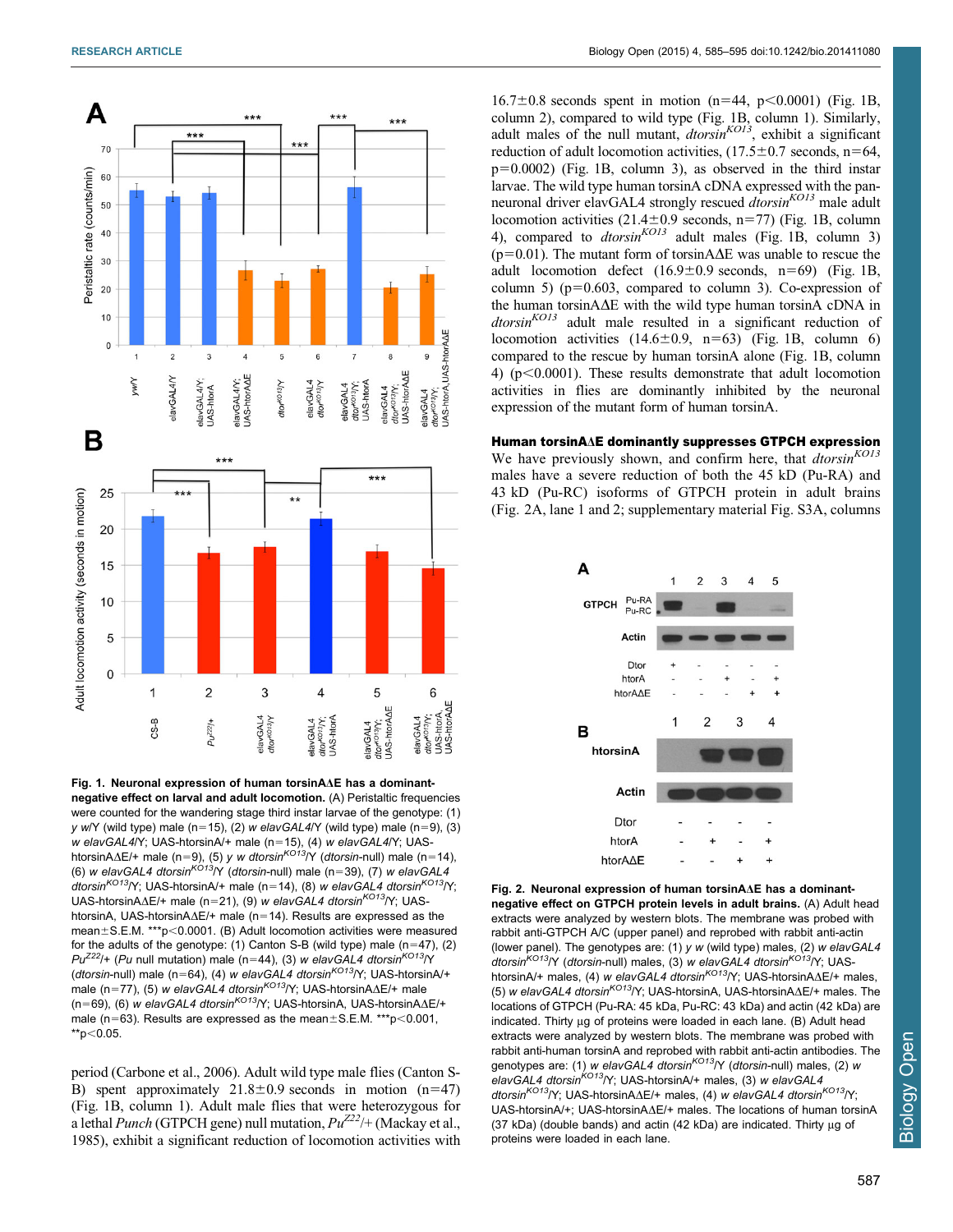<span id="page-4-0"></span>1, 2) [\(Wakabayashi-Ito et al., 2011\)](#page-11-0). Males heterozygous for the embryo-lethal Pu null mutation,  $Pu^{Z22}/+$  ([Mackay et al., 1985\)](#page-11-0), had a severe reduction of both Pu-RA and Pu-RC isoforms ([supplementary material Fig. S2](http://bio.biologists.org/lookup/suppl/doi:10.1242/bio.201411080/-/DC1), lanes 1, 2), confirming that these two polypeptides are encoded by the GTPCH gene. To investigate whether human torsin $A\Delta E$  has a similar effect on GTPCH, we prepared extracts from heads of  $dtorsin<sup>KO13</sup>$  adult males expressing human torsin $A\Delta E$  in neurons, *dtorsin<sup>KO13</sup>* adult males expressing wild type torsinA in neurons, and dtorsin<sup>KO13</sup> adult males expressing both human torsin $A$  and human torsin $A\Delta E$ in neurons, and compared GTPCH protein levels by western blot analysis [\(Fig. 2A, lanes 3–5;](#page-3-0) [supplementary material Fig. S3A](http://bio.biologists.org/lookup/suppl/doi:10.1242/bio.201411080/-/DC1), columns 3–5). Pan-neuronal expression of human torsin $A\Delta E$  in  $dtorsin<sup>KO13</sup>$  adult males, confirmed by immunoblotting using an antibody specific to human torsinA ([Bragg et al., 2004](#page-10-0)) ([Fig. 2B,](#page-3-0) [lane 3](#page-3-0)), revealed that the mutant human torsinA protein was unable to rescue GTPCH protein levels when expressed alone in  $dtorsin<sup>KO13</sup>$  adult males ([Fig. 2A, lane 4](#page-3-0) compared to lane 2). In contrast, neuronal expression of wild type human torsinA alone ([Fig. 2B, lane 2\)](#page-3-0) strongly rescued both isoforms of GTPCH in dtorsin-null males (compare [Fig. 2A, lanes 2 and 3](#page-3-0)). Severe reduction of GTPCH was observed in dtorsinKO13 adult males expressing human torsin $A$  and human torsin $A\Delta E$  together ([Fig. 2A, lane 5](#page-3-0) compared to lane 3), even though the expression of torsin $A\Delta E$  with the wild type form does not diminish the total level of human torsinA expressed in fly neurons ([Fig. 2B, lane 4](#page-3-0); [supplementary material Fig. S3B](http://bio.biologists.org/lookup/suppl/doi:10.1242/bio.201411080/-/DC1)).

We obtained comparable results using brain extracts from third instar larvae of the corresponding genotypes (Fig. 3; [supplementary material Figs S4, S5](http://bio.biologists.org/lookup/suppl/doi:10.1242/bio.201411080/-/DC1)) as those of adult head extracts [\(Fig. 2;](#page-3-0) [supplementary material Fig. S3\)](http://bio.biologists.org/lookup/suppl/doi:10.1242/bio.201411080/-/DC1). That is, the htorsinADE transgene fails to rescue either isoform of brain GTPCH, both of which are affected by complete knockout of the dtorsin gene (Fig. 3, lane 3 and 4; [supplementary material](http://bio.biologists.org/lookup/suppl/doi:10.1242/bio.201411080/-/DC1)

| GTPCH RA   | 1     | 2 | 3 | 5 | 6 |
|------------|-------|---|---|---|---|
| Syntaxin   |       |   |   |   |   |
| Dtor<br>Pu | $+/-$ |   |   |   |   |
| htorA      |       |   |   |   |   |
| htorA∆E    |       |   |   |   |   |

Fig. 3. Neuronal expression of human torsin $A\Delta E$  has a dominantnegative effect on GTPCH protein levels in larval brains. Larval brain extracts were analyzed by western blots. The membrane was probed with rabbit anti-GTPCH (upper panel) and reprobed with mouse anti-syntaxin (lower panel). The genotypes are: (1)  $Pu^{Z22}/+(Pu$  null mutation) males, (2) Canton S-B (wild type) males, (3) y w dtorsin<sup>KO13</sup>/Y (dtorsin-null) males, (4) w elavGAL4 dtorsin<sup>KO13</sup>/Y; UAS-htorsinAΔE/+ males, (5) w elavGAL4 dtorsin<sup>KO13</sup>/Y; UAS-htorsinA/+ males, (6) w elavGAL4 dtorsin<sup>KO13</sup>/Y; UAShtorsinA, UAS-htorsinA $\Delta$ E/+ males. Two isoforms of GTPCH (Pu-RA: 45 kDa, Pu-RC: 43 kDa) are expressed in the brain of wild type flies. Both were reduced in  $Pu^{z22}/+$  heterozygotes, indicating that both of these proteins are encoded by the *Pu* gene [\(Mackay et al., 1985\)](#page-11-0). In addition, both<br>isoforms are severely reduced in the *dtorsin<sup>kO13</sup>* null hemizygous brain extracts. The htorsinA $\Delta$ E transgene is unable to recue GTPCH expression in the *dtorsin*-null background, while the wild type htorsinA transgene strongly rescued the both isoforms of GTPCH in larval brains. The presence of the htorsinA $\Delta$ E transgene prevents wild type htorsinA rescue of GTPCH in the dtorsin-null background. Anti-syntaxin was employed as a loading control. Twenty ug of total brain proteins were loaded in each lane.

[Fig. S4,](http://bio.biologists.org/lookup/suppl/doi:10.1242/bio.201411080/-/DC1) columns 3, 4). Expression of wild type htorsinA (Fig. 3, lane 5; [supplementary material Fig. S4](http://bio.biologists.org/lookup/suppl/doi:10.1242/bio.201411080/-/DC1), column 5) rescues expression of both isoforms (Pu-RA and Pu-RC) of GTPCH expression with Pu-RA rescue slightly more effectively than Pu-RC. The basis for this slight difference is unclear at this time. Nevertheless, these results confirm that wild type human torsinA is capable of rescuing neuronal expression of Drosophila GTPCH and demonstrate that the human torsin $A\Delta E$ , when co-expressed with the wild type human transgene, dominantly suppresses GTPCH protein levels in both larval and adult brains without negatively affecting the expression of wild type human torsinA.

# Human torsinA $\Delta$ E dominantly reduces BH<sub>4</sub> and dopamine level

Tyrosine hydroxylase is the rate limiting enzyme in dopamine synthesis [\(Friggi-Grelin et al., 2003\)](#page-10-0) and its activity is limited by the availability of the  $BH<sub>4</sub>$  cofactor [\(Kumer and Vrana, 1996](#page-11-0)). In flies and mammals, activity of GTPCH, the first enzyme in the  $BH<sub>4</sub>$ biosynthesis pathway, controls the intracellular concentration of the cofactor ([Kumer and Vrana, 1996;](#page-11-0) [Krishnakumar et al., 2000](#page-10-0); Thöny [et al., 2000](#page-11-0)). Thus, dopamine pools are subject to regulation by protein levels and catalytic activity of GTPCH. We have previously reported that there is a significant reduction of GTPCH activity and dopamine levels in larval and adult head of heterozygous  $drosin^{KO13}/+$  and  $dtorsin^{KO78}/+$  females ([Wakabayashi-Ito et al.,](#page-11-0) [2011\)](#page-11-0). To investigate whether expression of human torsin $A\Delta E$ could also reduce the dopamine pool level, we measured BH4 levels and dopamine levels in extracts from brains of wild type male larvae expressing wild type human torsinA, dtorsinKO13 male larvae expressing human torsin $A\Delta E$ , and  $dtorsin<sup>KO13</sup>$  male larvae expressing both human torsinA and human torsin $A\Delta E$  [\(Fig. 4A,B](#page-5-0)). The level of  $BH<sub>4</sub>$  in *dtorsin*<sup>KO13</sup> male brains was significantly lower  $(0.098\pm0.007$  ng/brain, n=3 replicate samples, each sample=75 brains,  $p<0.001$ ) [\(Fig. 4A, column 2\)](#page-5-0) compared to wild type brains  $(0.300\pm0.010, n=3$  replications) [\(Fig. 4A, column 1](#page-5-0)). The BH<sub>4</sub> level in  $dtorsin<sup>KO13</sup>$  male brains expressing wild type human torsinA  $(0.341 \pm 0.009, n=3, p<0.001)$  ([Fig. 4A, column 3](#page-5-0)) was significantly higher compared to those in  $d\cos^{10.15}$  male brains ([Fig. 4A, column 2\)](#page-5-0). Neuronal expression of human torsin $A\Delta E$ further decreased BH<sub>4</sub> levels  $(0.018 \pm 0.002, n=3, p<0.01)$ ([Fig. 4A, column 4](#page-5-0) compared to column 2). Co-expression of human torsin $A\Delta E$  with wild type human torsin $A$  blocked the rescue by human torsinA  $(0.030 \pm 0.004, n=3, p<0.001)$  [\(Fig. 4A, column](#page-5-0) [5](#page-5-0) compared to column 3).

Similarly, the level of dopamine in  $dtorsin<sup>KO13</sup>$  male larval brains was significantly lower  $(0.021 \pm 0.002$  ng/brain, n=3, p $\leq 0.001$ ) ([Fig. 4B, column 2\)](#page-5-0) as compared to wild type brains  $(0.062 \pm 0.002, 0.002)$ n=3) [\(Fig. 4B, column 1](#page-5-0)). The dopamine level in  $dtorsin<sup>KO13</sup>$  male brains expressing wild type human torsinA  $(0.073 \pm 0.001, n=3,$  $p<0.001$ ) [\(Fig. 4B, column 3\)](#page-5-0) was significantly higher compared to that in *dtorsin<sup>KO13</sup>* male brains ([Fig. 4B, column 2](#page-5-0)). Neuronal expression of human torsin $A\Delta E$  in *dtorsin*<sup>KO13</sup> males further decreased dopamine levels  $(0.011 \pm 0.001, n=3, p<0.01)$  ([Fig. 4B,](#page-5-0) [column 4](#page-5-0) compared to column 2). Co-expression of human torsin $A\Delta E$  with wild type human torsin $A$  dominantly blocked the rescue of dopamine levels by wild type torsinA  $(0.0074 \pm 0.0008$ ,  $n=3$ ,  $p<0.001$ ) [\(Fig. 4B, column 5](#page-5-0) compared to column 3).

# Dtorsin $\Delta$ E dominantly inhibits larval locomotion

Dtorsin protein has conserved amino acids E306/D307, compared to E302/E303 in human torsinA ([supplementary material Fig. S1](http://bio.biologists.org/lookup/suppl/doi:10.1242/bio.201411080/-/DC1)). To determine whether Dtorsin with either  $\Delta$ E306 or  $\Delta$ D307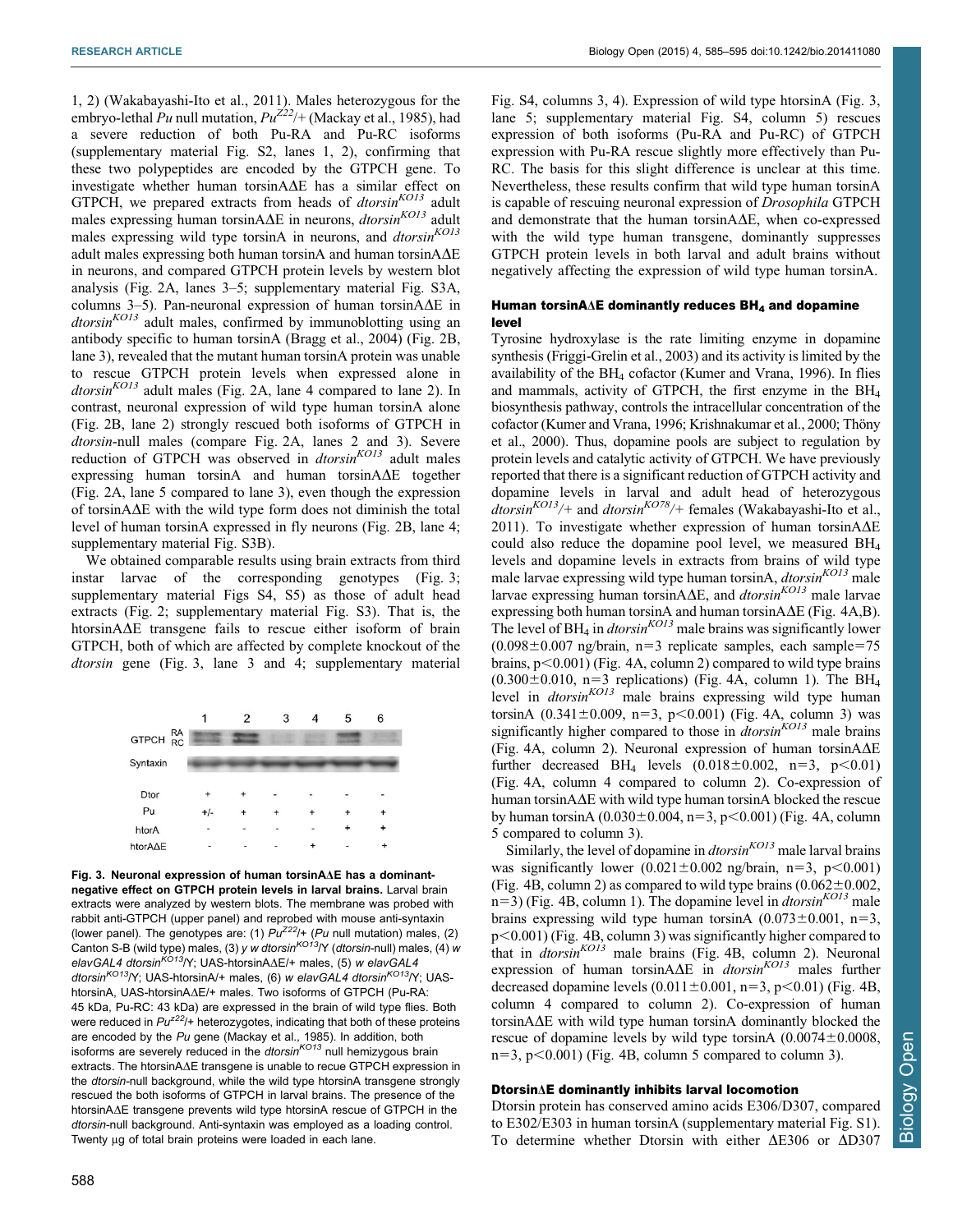<span id="page-5-0"></span>

Fig. 4. Neuronal expression of human torsinAAE has a dominant-negative effect on BH<sub>4</sub> and dopamine levels. (A) Effect of neural expression of human torsinAAE on BH<sub>4</sub> pools in larval brains (nanograms per brain). BH<sub>4</sub> was extracted from third instar brains and separated and quantified by HPLC. The genotypes of larvae were: (1) y w/Y males, (2) w elavGAL4 dtorsin<sup>KO13</sup>/Y males, (3) w elavGAL4 dtorsin<sup>KO13</sup>/Y; UAS-htorsinA/+ males, (4) w elavGAL4 dtorsin<sup>KO13</sup>/Y; UAS-htorsinA $\Delta$ E/+ males, (5) w elavGAL4 dtorsin<sup>KO13</sup>/Y; UAS-htorsinA, UAS-htorsinA $\Delta$ E/+ males. (B) Effect of neural expression of human torsinA $\Delta$ E on dopamine pools in larval brains (nanograms per brain). Monoamines were extracted from third instar brains and dopamine was separated and quantified by HPLC. The genotypes of larvae were: (1) y w/Y (wild type) males, (2) w elavGAL4 dtorsin<sup>KO13</sup>/Y (dtorsin-null) males, (3) w elavGAL4 dtorsin<sup>KO13</sup>/Y; UAS-htorsinA/+ males, (4) w elavGAL4 dtorsin<sup>KO13</sup>/Y; UAS-htorsinAΔE/+ males, (5) w elavGAL4 dtorsin<sup>KO13</sup>/Y; UAS-htorsinA, UAS-htorsinA∆E/+ males. Results are expressed as the mean±S.E.M. \*\*\*p<0.0001. (C) Peristaltic frequencies were counted for the wandering stage third instar larvae. The genotypes are: (1) w elavGAL4/Y males without dopamine supplementation (n=12), (2) w elavGAL4/Y males with 20 mM dopamine supplementation (n=11), (3) w elavGAL4 dtorsin<sup>KO13</sup>//Y males without dopamine supplementation (n=11), (4) w elavGAL4 dtorsin<sup>KO13</sup>/Y males with 20 mM dopamine supplementation (n=11), (5) w elavGAL4 dtorsin<sup>KO13</sup>/Y; UAS-dtorsin/LE(#12)(II)/+; UAS-dtorsin(A11)(III)/+ males without dopamine supplementation (n=11), (6) w elavGAL4 dtorsin<sup>KO13</sup>/Y; UAS-dtorsin $\Delta E$ (#12)(II)/+; UAS-dtorsin(A11)(III)/+ males with 20 mM dopamine supplementation (n=8), (7) w elavGAL4 dtorsin<sup>KO13</sup>/Y; UAShtorsinA, UAS-htorsinA $\Delta$ E/+ males without dopamine supplementation (n=14), (8) w elavGAL4 dtorsin<sup>KO13</sup>/Y; UAS-htorsinA, UAS-htorsinA $\Delta$ E/+ males with 20 mM dopamine supplementation (n=5), (9) w elavGAL4/Y; GTPCH (Pu)-RNAi (v107296) males without dopamine supplementation (n=11), (10) w elavGAL4/ Y; GTPCH (Pu)-RNAi (v107296) males with 20 mM dopamine supplementation (n=10), (11) w elavGAL4 dtorsin<sup>KO13</sup>//Y; GTPCH (Pu)-RNAi (v107296) males without dopamine supplementation (n=11), (12) w elavGAL4 dtorsin<sup>KO13</sup>/Y; GTPCH (Pu)-RNAi (v107296) males with 20 mM dopamine supplementation  $(n=10)$ . Results are mean $\pm$ S.E.M. \*\*\*p<0.0001, very significant difference between without and with 20 mM dopamine supplementation.

deleted would have a similar dominant-negative activity on the wild type Dtorsin protein as observed for the human torsin $A\Delta E$ 302/303 mutation, we made two deletion mutant constructs of the *dtorsin* cDNA in E306 (UAS-*dtorsin* $\Delta E$ ) and D307 (UAS-dtorsin $\triangle$ D) and expressed them with the elavGAL4 driver. Although pan-neuronal expression of wild type Dtorsin did not affect larval locomotion in wild type Drosophila (peristaltic frequency  $53.0 \pm 1.5$ , n=8, not significant) ([Fig. 5,](#page-6-0) [column 2\)](#page-6-0) compared to wild type  $(53.0 \pm 1.8, n=9)$  ([Fig. 5,](#page-6-0) [column 1\)](#page-6-0), wild type male larvae expressing  $D$ torsin $\Delta E$  exhibited

 $\overline{c}$ 

 $\overline{1}$ 

Dtor Htor

Htor∆E

3

 $\overline{+}$ 

 $\overline{a}$ 

5

a significant locomotion deficit (38.7 $\pm$ 2.5, n=23, p=0.002) ([Fig. 5, column 3\)](#page-6-0). Male larvae co-expressing Dtorsin $\Delta E$  and wild type Dtorsin also exhibited a locomotion deficit  $(38.54 \pm 2.8,$  $n=15$ ,  $p=0.0012$ ) [\(Fig. 5, column 4](#page-6-0) compared to column 1) similar to the deficit caused by expression of Dtorsin $\Delta E$  only (column 3).

Mutant male larvae  $(dtorsin<sup>KO13</sup>)$  expressing wild type Dtorsin showed much improved larval locomotion. We tested two independent transgenic lines expressing wild type Dtorsin. Expression of a second chromosome transgene, UAS-dtorsin(B5)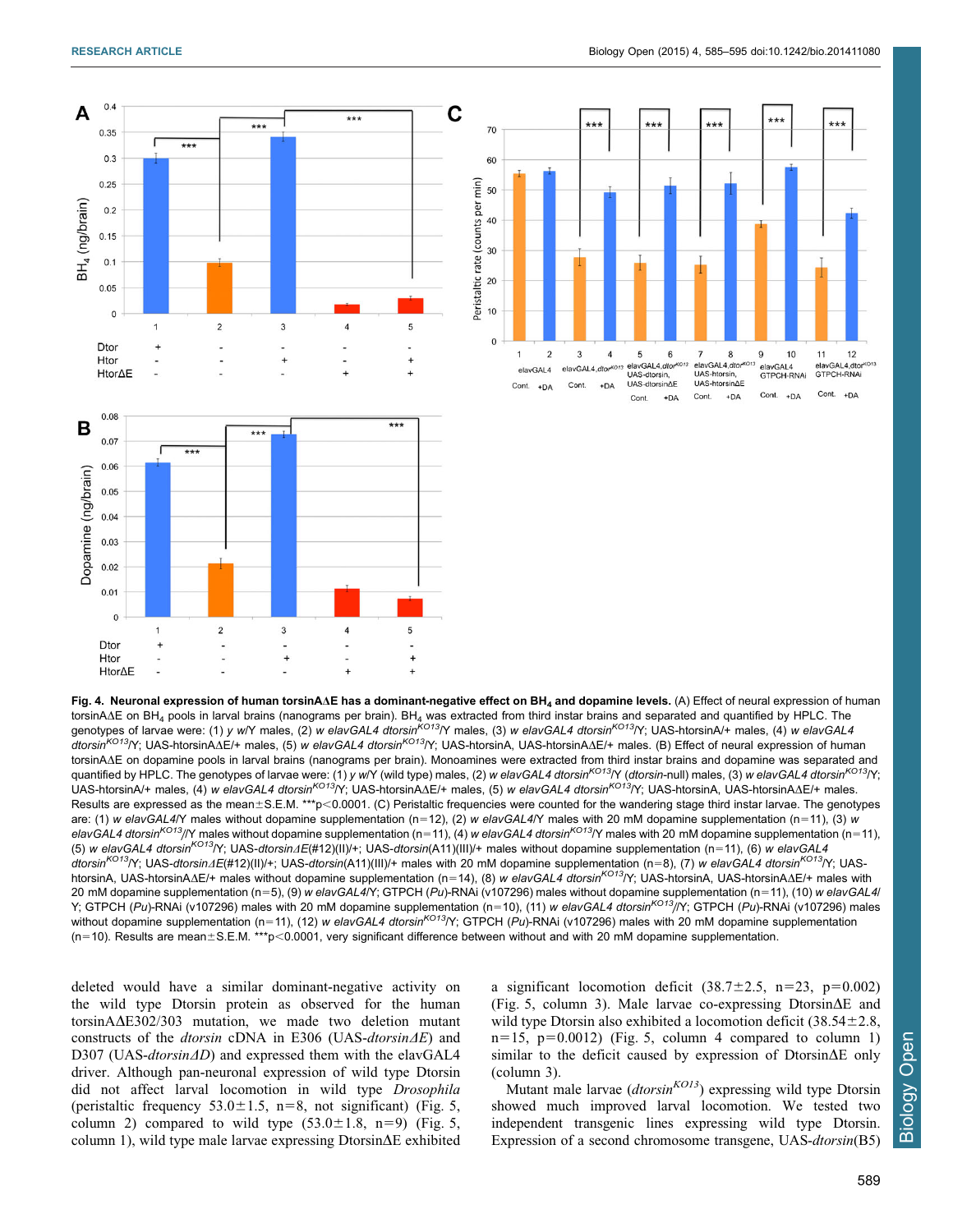<span id="page-6-0"></span>

Fig. 5. Neuronal expression of Drosophila Dtorsin $\Delta E$  has a dominant-negative effect on larval locomotion. Peristaltic frequencies were counted for the wandering stage third instar larvae of the genotype: (1) w elavGAL4/Y (wild type) male (n=9), (2) w elavGAL4/Y; UAS-dtorsin(A11)(III)/+ male (n=8), (3) w elavGAL4/Y; UAS-dtorsin $\Delta$ E(#12)(II)/+ male (n=23), (4) w elavGAL4/Y; UAS-dtorsin $\Delta$ E(#12)(II)/+; UAS-dtorsin(A11)(III)/+ male (n=15), (5) w elavGAL4 dtorsin<sup>KO13</sup>/Y (dtorsin-null) male (n=48), (6) w elavGAL4 dtorsin<sup>KO13</sup>/Y; UAS-dtorsin(B5)(II)/+ male (n=20), (7) w elavGAL4 dtorsin<sup>KO13</sup>/Y; UASdtorsin(A11)(III)/+ male (n=9), (8) w elavGAL4 dtorsin<sup>KO13</sup>/Y; UAS-dtorsin(B5)(II)/+; UAS-dtorsin(A11)(III)/+ male (n=23), (9) w elavGAL4 dtorsin<sup>KO13</sup>/Y; UAS-dtorsin (Et#12)(II)/+ male (n=13), (10) w elavGAL4 dtorsin<sup>KO13</sup>/Y; UAS-dtorsin (D/+ male (n=11), (11) w elavGAL4 dtorsin<sup>KO13</sup>/Y; UAS-dtorsin(A11)(III)/+; UAS-dtorsin $\Delta E(\#12)(11)/+$  male (n=7), (12) w elavGAL4 dtorsin<sup>KO13</sup>/Y; UAS-dtorsin(B5)(II)/+; UAS-dtorsin $\Delta E(\#21)(111)/+$  male (n=14), (13) w elavGAL4 dtorsin<sup>KO13</sup>/Y; UAS-dtorsin(B5)(II)/+; UAS-dtorsin $\Delta D$ /+ male (n=20). Results are expressed as the means $\pm$ S.E.M. \*\*\*p<0.0001, \*\*p<0.001.

in male  $dtorsin<sup>KO13</sup>$  larvae resulted in a peristaltic frequency of  $50.5 \pm 2.5$ , n=20, p<0.0001 (Fig. 5, column 6), while expression of another transgene UAS-dtorsin(A11), on the third chromosome, rescued the peristaltic frequency to  $48.2 \pm 1.1$ , n=9, p $\leq 0.0001$ (Fig. 5, column 7) compared to the *dtorsin*-null  $(d\hat{t}orsin<sup>KO13</sup>)$ males (Fig. 5, column 5). The presence of two copies of UASdtorsin transgenes (B5 and A11) together in the dtorsin-null background did not elevate locomotion further (peristaltic frequency:  $50.2 \pm 1.2$ , n=23, p $\leq 0.0001$ ) (Fig. 5, column 8).

In striking contrast to the rescuing effect of wild type Dtorsin expression, Dtorsin $\Delta E$  expression in male *dtorsin*<sup>KO13</sup> larvae failed to rescue the locomotion deficit  $(22.9 \pm 2.8, n=13, not$ significant) with a slight reduction of peristaltic rate (Fig. 5, column 9), relative to  $dtorsin<sup>KO13</sup>$  males (Fig. 5, column 5). Similarly, mutant males co-expressing  $D$ torsin $\Delta E$  and wild type Dtorsin transgenes exhibited a locomotion deficit that was not significantly different from that of the  $dtorsin<sup>KO13</sup>$  larvae (UAS $dtorsin(A11)$  and UAS- $dtorsin\Delta E(\#12)$ ; 32.4 $\pm$ 4.2, n=7, not significant) (Fig. 5, column 11); UAS-dtorsin(B5) and UAS $dtorsin\Delta E(\#21)$ : 29.9 $\pm$ 3.6, n=14, not significant) (Fig. 5, column 12).

Interestingly, pan-neuronal expression of Dtorsin $\Delta D$  in dtorsin<sup>KO13</sup> males rescued the larval mobility (45.2±2.9, n=11,  $p<0.0001$ ) (Fig. 5, column 10 compared to column 5). Similarly,  $co-expression$  of Dtorsin $\Delta D$  with the wild type Dtorsin in  $dtorsin<sup>KO13</sup>$  males had no effect on locomotion (peristaltic frequency:  $49.4 \pm 3.2$ , n=20) (Fig. 5, column 13). These results indicate that E302/303 of human torsinA protein and E306 of Drosophila Dtorsin protein are functionally similar and that deletion of these glutamates both cause reduced locomotion in Drosophila larvae, presumably due to the same functional abnormality, while Dtorsin $\Delta$ D appears similar to wild type Dtorsin.

## $D$ torsin $\Delta$ E dominantly suppresses GTPCH expression

These studies described above demonstrate a striking similarity in the dominant inhibition of larval locomotion by Dtorsin $\Delta E$  and human torsin $A\Delta E$ . Since we found that human torsin $A\Delta E$ dominantly inhibited GTPCH protein expression, we next examined the protein levels of GTPCH in adult male heads expressing wild type Dtorsin and Dtorsin $\Delta E$  in the *dtorsin*-null background ([Fig. 6](#page-7-0)). The expression of endogenous GTPCH in the  $dtorsin<sup>KO13</sup>$  mutant line and in the  $dtorsin<sup>KO13</sup>$  elavGAL4 transgene line revealed similar patterns of reduced GTPCH expression of both RA and RC isoforms ([Fig. 6, lane 2 and 3](#page-7-0)). Dtorsin expressed in  $dtorsin<sup>KO13</sup>$  males, under the control of elavGAL4, rescued GTPCH expression substantially [\(Fig. 6, lane](#page-7-0) [4,](#page-7-0) compared to lane 3; [supplementary material Fig. S6](http://bio.biologists.org/lookup/suppl/doi:10.1242/bio.201411080/-/DC1) column 4, compared to column 3).

Dtorsin $\Delta E$  expressed in *dtorsin*<sup>KO13</sup> neurons failed to affect the GTPCH protein level [\(Fig. 6, lane 5](#page-7-0), compared to lane 3; [supplementary material Fig. S6,](http://bio.biologists.org/lookup/suppl/doi:10.1242/bio.201411080/-/DC1) column 5, compared to column 3). Severe reduction of GTPCH was also observed in adult males co-expressing Dtorsin and Dtorsin $\Delta E$  in *dtorsin*<sup>KO13</sup> [\(Fig. 6, lane](#page-7-0)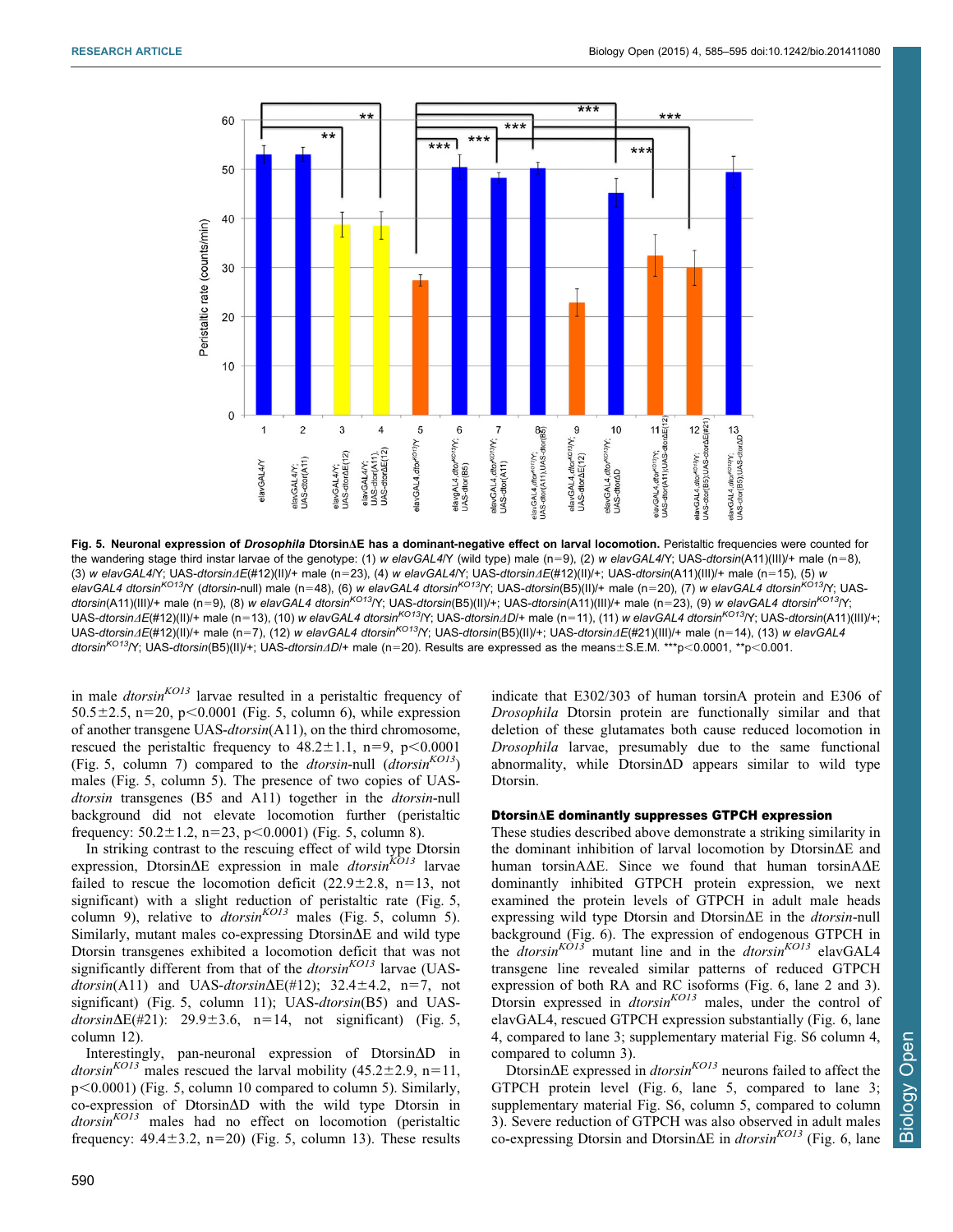<span id="page-7-0"></span>

Fig. 6. Neuronal expression of Drosophila Dtorsin $\Delta$ E has a dominantnegative effect on GTPCH protein levels. Adult head extracts were analyzed by western blots. The membrane was probed with rabbit anti-GTPCH A/C (upper panel) and reprobed with rabbit anti-actin (lower panel). The genotypes are: (1) y w/Y (wild type) males, (2) y w dtorsin<sup>KO13</sup>/Y (dtorsinnull) males, (3) w elavGAL4 dtorsin<sup>KO13</sup>/Y (dtorsin-null) males, (4) w elavGAL4 dtorsin<sup>KO13</sup>/Y; UAS-dtorsin(B5)(II)/+ males, (5) w elavGAL4 dtorsin<sup>KO13</sup>/Y; UAS- dtorsin $\triangle E(\#12)(\text{III})$ /+ males, (6) w elavGAL4 dtorsin<sup>KO13</sup>/ Y; UAS-dtorsin(B5)(II): UAS-dtorsin $\Delta E(\#12)$ (III)/+ males. The locations of GTPCH (Pu-RA: 45 kDa, Pu-RC: 43 kDa) and actin (42 kDa) are indicated. Thirty ug of proteins were loaded in each lane.

6, compared to lane 4; [supplementary material Fig. S6,](http://bio.biologists.org/lookup/suppl/doi:10.1242/bio.201411080/-/DC1) column 6, compared to column 4). These results demonstrate that  $D$ torsin $\Delta E$ and human torsin $A\Delta E$  have indistinguishable effects on the expression of GTPCH protein in Drosophila brains, both dominantly inhibiting GTPCH expression. In contrast, Dtorsin $\Delta D$  expressed in *dtorsin<sup>KOf3</sup>* neurons moderately rescued GTPCH protein level [\(supplementary material Fig. S7](http://bio.biologists.org/lookup/suppl/doi:10.1242/bio.201411080/-/DC1)), consistent with the results of larval locomotion assays [\(Fig. 5](#page-6-0)).

## The mobility defect of larvae expressing either human torsinA $\Delta$ E or Dtorsin $\Delta$ E can be rescued by dopamine supplementation

In Drosophila, ingestion of dopamine increases dopamine pools in the fly head, though in mammals peripheral dopamine does not enter the brain ([Chaudhuri et al., 2007\)](#page-10-0). We previously showed that the locomotor deficit phenotype in  $dtorsin<sup>KO13</sup>$  mutant male was partially rescued by dopamine supplementation to the larval growth medium, but not by serotonin or octopamine ([Wakabayashi-Ito et al., 2011](#page-11-0)). Since we observed in the current study a very similar reduction of dopamine levels in larval brains expressing human torsin $A\Delta E$ , we hypothesized that dopamine supplementation to the larval growth medium could also restore the locomotion defect of larvae expressing human torsin $A\Delta E$  (or *Drosophila* Dtorsin $\Delta E$ ). To test this hypothesis, we added 20 mM dopamine in the food of larvae with different dtorsin genotypes [\(Fig. 4C\)](#page-5-0). Dopamine supplementation had no effect on the locomotion of wild type (elavGAL4/Y) larvae  $(56.3 \pm 1.0, n=11, p=0.562)$  [\(Fig. 4C, column 2](#page-5-0)) compared to the larvae of the wild type without dopamine  $(55.4 \pm 1.0, n=12)$ ([Fig. 4C, column 1\)](#page-5-0). In contrast, dopamine supplementation substantially rescued the locomotion defect of  $dtorsin<sup>KO13</sup>$  larvae  $(49.3 \pm 1.8, n=11, p<0.0001)$  [\(Fig. 4C, column 4](#page-5-0)) compared to the larvae of the same genotype without dopamine  $(27.7\pm2.8,$  $n=11$ ) [\(Fig. 4C, column 3\)](#page-5-0) confirming our previous results ([Wakabayashi-Ito et al., 2011\)](#page-11-0). Dopamine supplementation also rescued the locomotion defect of  $dtorsin<sup>KO13</sup>$  larvae expressing Dtorsin $\Delta E$  and wild type Dtorsin (51.4 $\pm$ 2.6, n=8, p $\leq$ 0.0001) ([Fig. 4C, column 6\)](#page-5-0) compared to the larvae of the same genotype without dopamine  $(25.9 \pm 2.5, n=11)$  [\(Fig. 4C, column 5](#page-5-0)). Similarly, dopamine supplementation also substantially rescued the locomotion defect of  $dtorsin<sup>KO13</sup>$  larvae expressing human torsinA $\Delta$ E and wild type torsinA (52.2 $\pm$ 3.6, n=5, p $\leq$ 0.0001) ([Fig. 4C, column 8\)](#page-5-0) compared to the larvae of the same genotype without dopamine  $(25.3 \pm 2.8, n=14)$  [\(Fig. 4C, column 7\)](#page-5-0). These results demonstrate that locomotor defects caused by the panneuronal expression of human torsin $A\Delta E$  or Dtorsin $\Delta E$ , measured by our larval locomotion assay, can be substantially rescued by dopamine supplementation. As a control, knockdown of GTPCH  $(Pu)$  mRNA expression levels was accomplished by neuronal expression of GTPCH RNAi, a short-hairpin specific for GTPCH  $(Pu)$  gene (Fig. 7), which was accompanied by a moderate reduction of larval locomotion  $(38.7 \pm 1.1, n=11)$ ([Fig. 4C, column 9](#page-5-0)). Dopamine supplementation almost completely rescued locomotion defect of wild type larvae expressing GTPCH RNAi  $(57.5 \pm 1.0, n=10, p<0.0001)$ ([Fig. 4C, column 10](#page-5-0)). Dopamine supplementation also substantially rescued the locomotion defect of dtorsin<sup>KO13</sup> larvae expressing GTPCH RNAi  $(42.3 \pm 1.7, n=10, p<0.0001)$ ([Fig. 4C, column 12\)](#page-5-0) compared to the larvae of the same genotype without dopamine  $(24.4 \pm 3.1, n=11)$  ([Fig. 4C, column](#page-5-0) [11](#page-5-0)).

## The expression level of GTPCH is regulated at the posttranscriptional level

Having found that Dtorsin/torsinA regulates GTPCH protein, we next tested whether torsin regulates GTPCH expression at the transcriptional or post-transcriptional level. In order to analyze these alternative possibilities, we prepared total RNA from adult brains and analyzed GTPCH  $(Pu)$  mRNA levels by quantitative RT-PCR (qRT-PCR). The relative amount of GTPCH mRNA was determined by normalizing to mRNA for the housekeeping gene RpL32 (rp49) as an internal control (see Materials and Methods). A significant increase, rather than reduction of GTPCH mRNA levels was observed in the brains of elavGAL4 dtorsin<sup>KO13</sup>/Y  $(4.52 \pm 0.20, n=3, p<0.0001)$  (Fig. 7, column 2) compared to those in wild type:  $elavGAL4/Y$  (1.00, n=3) (Fig. 7, column 1). Expression of wild type human torsinA  $(2.57 \pm 0.24, n=3,$ 



Fig. 7. Drosophila dtorsin-null mutation does not reduce GTPCH mRNA levels. Total RNA was extracted from adult heads. Relative amount of GTPCH RNA was calculated compared to the internal control, RpL32 (rp49) RNA in each sample. The genotypes are: (1) w elavGAL4/Y males (n=3), (2) w elavGAL4 dtorsin<sup>KO13</sup>/Y (dtorsin-null) males (n=3), (3) w elavGAL4/Y; UAS-htorA/+ males (n=3), (4) w elavGAL4/Y; UAS-htorA $\Delta E$ /+ males (n=3), and (5) w elavGAL4/Y; GTPCH ( $Pu$ )-RNAi (v107296) males (n=3). Results are expressed as the means $\pm$ S.E.M. \*\*\*p $<$ 0.0001, \*\*p $<$ 0.001.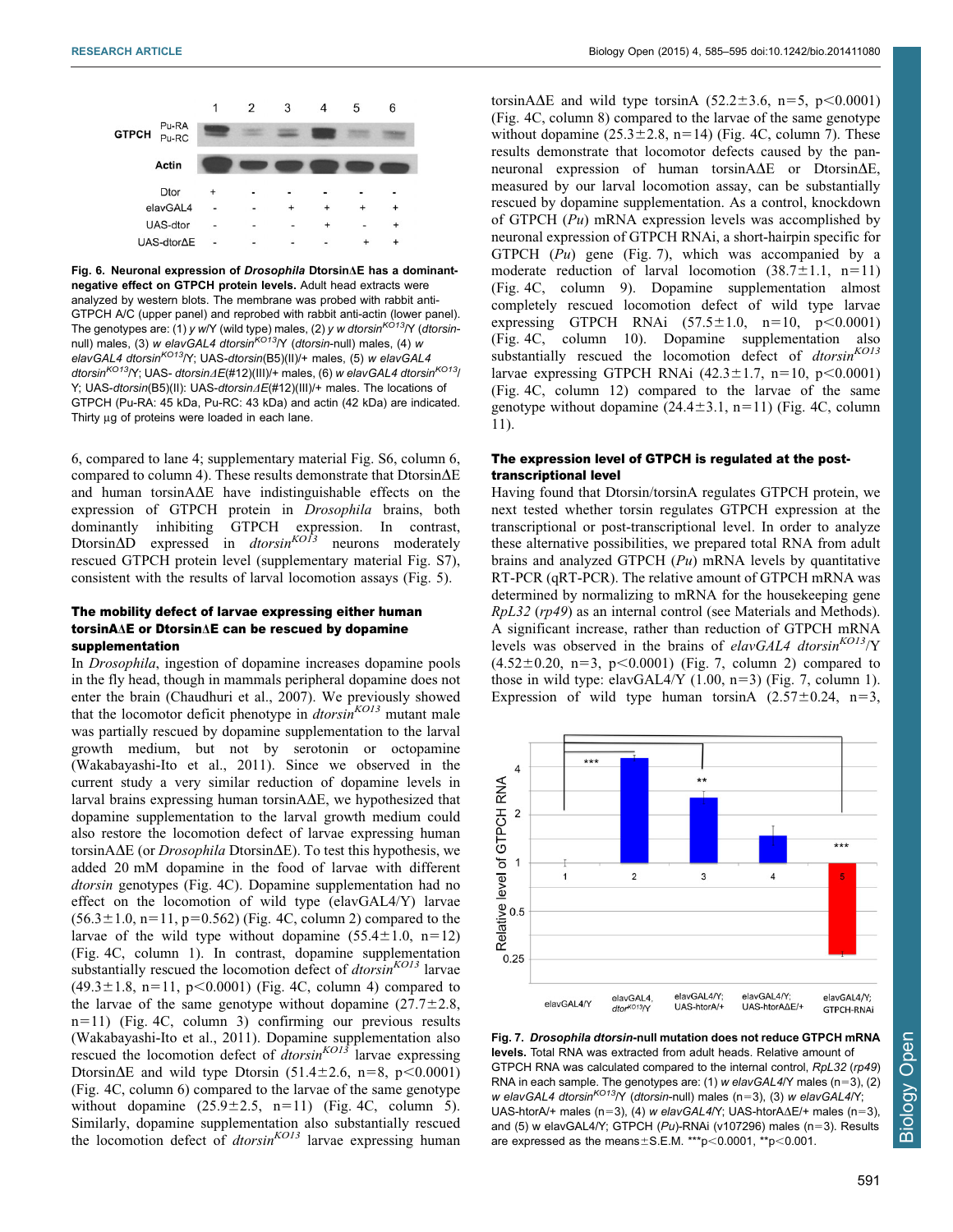$p=0.0007$ ) ([Fig. 7, column 3\)](#page-7-0) substantially increased GTPCH mRNA levels, while mutant human torsin $A\Delta E$  (1.48±0.23, n=3,  $p=0.534$ , not significant) ([Fig. 7, column 4\)](#page-7-0) had no effect on GTPCH mRNA levels. Neuronal expression of GTPCH RNAi substantially reduced GTPCH RNA levels  $(0.27 \pm 0.01, n=3,$ p<0.0001) ([Fig. 7, column 5\)](#page-7-0), validating our quantification of GTPCH mRNA by qRT-PCR. There were some variations in the relative abundance of GTPCH mRNA, but the reason is not clear at this moment. These results, however, indicate that dtorsin/ torsin mutant brains do not have decreased levels of GTPCH mRNA and therefore have a defect in GTPCH expression at the post-transcriptional level.

# **DISCUSSION**

Drosophila has a single torsin-related gene, dtorsin (Torsin), with 31.9% amino acid identity to human torsinA [\(supplementary](http://bio.biologists.org/lookup/suppl/doi:10.1242/bio.201411080/-/DC1) [material Fig. S1\)](http://bio.biologists.org/lookup/suppl/doi:10.1242/bio.201411080/-/DC1). dtorsin-null animals have reduced locomotion at the third instar larval stage and reduced pigmentation in the adult stage [\(Wakabayashi-Ito et al., 2011](#page-11-0)). The dopamine levels and GTPCH activity/protein levels are severely reduced in *dtorsin*null animals, suggesting GTPCH deficiency is responsible for dopamine depletion since TH protein is unaffected in the mutant ([Wakabayashi-Ito et al., 2011](#page-11-0)). The pan-neuronal expression of wild type *Drosophila* Dtorsin or human torsinA rescued the locomotion defect in *dtorsin*-null larvae and adults, suggesting that human torsinA and Drosophila Dtorsin are functionally conserved ([Figs 1,](#page-3-0) [5\)](#page-6-0) [\(Wakabayashi-Ito et al., 2011\)](#page-11-0). Pan-neuronal expression of human torsin $A\Delta E$  protein alone did not rescue the locomotion defect, or the depletion of GTPCH protein, BH<sub>4</sub>, and dopamine ([Figs 1](#page-3-0)[–4\)](#page-5-0) in dtorsin-null larvae and adults, demonstrating that human torsinA $\Delta$ E protein is inactive. Further, co-expression of human wild type torsinA and torsinA $\Delta$ E did not rescue the defects ([Figs 1](#page-3-0)[–4\)](#page-5-0), demonstrating a dominant-negative effect of torsin $A\Delta E$ on wild type torsinA activity. These results, for the first time, clearly show that torsin $A\Delta E$  inhibits wild type torsin $A$  activity in neurons, resulting in reduced locomotion and dopamine levels in Drosophila.

Drosophila Dtorsin has similar types of amino acids E306- D307 compared to human torsinA E302-E303 in the conserved location near the C terminal region of the protein [\(supplementary](http://bio.biologists.org/lookup/suppl/doi:10.1242/bio.201411080/-/DC1) [material Fig. S1](http://bio.biologists.org/lookup/suppl/doi:10.1242/bio.201411080/-/DC1)). Dtorsin $\Delta$ E306, when expressed in neurons, had a similar dominant-negative effect on locomotion and GTPCH protein levels as human torsin $\Delta \Delta E$  [\(Figs 5,](#page-6-0) [6\)](#page-7-0), while Dtorsin $\Delta$ D307 was still active as it could rescue the *dtorsin*-null locomotion defect as well as GTPCH protein expression, and had no inhibitory effect on wild type Dtorsin [\(Fig. 5;](#page-6-0) [supplementary material Fig. S7](http://bio.biologists.org/lookup/suppl/doi:10.1242/bio.201411080/-/DC1)). Furthermore, neuronal expression of Dtorsin $\Delta$ E306 inhibited locomotion of wild type larvae, demonstrating a dominantnegative effect on the wild type protein. The phenotypes caused by neuronal expression of human torsinA $\Delta E$  or *Drosophila* Dtorsin $\Delta E$  are indistinguishable from those of *dtorsin*-null larvae or adults, resulting in co-reduction of locomotion, dopamine levels, and GTPCH protein levels. These results strongly support the hypothesis that torsin $A\Delta E$  acts as a dominant-negative molecule that suppresses the wild type protein activity [\(Breakefield et al., 2001\)](#page-10-0).

We have demonstrated that *dtorsin*-null larvae and Dtorsin $\Delta E$ (or human torsin $A\Delta E$ ) expressing larvae have very similar phenotypes, resulting in the severely decreased level of GTPCH. Rates of dopamine synthesis depend on the activity of TH, which in turn depends on the amount of  $BH<sub>4</sub>$  produced by GTPCH ([O'Donnell et al., 1989](#page-11-0); Thöny et al., 2000). Severe reduction of GTPCH protein levels results in a shortage of BH4 and decreased activity of TH, thereby leading to decreased dopamine pool levels in brains of *dtorsin*-null animals ([Wakabayashi-Ito et al., 2011](#page-11-0)), as well as in brains expressing torsin $A\Delta E$  [\(Fig. 4A,B\)](#page-5-0). This defect, however, is unlikely to be the only defect in the dopamine signal transduction system in dtorsin-null or torsinA $\Delta$ E-expressing animals. Although feeding dopamine could partially rescue the locomotion defect in our assay in dtorsin-null larvae [\(Wakabayashi-Ito et al., 2011\)](#page-11-0) or in Dtorsin $\Delta E$  (or human torsin $A\Delta E$ )-expressing larvae [\(Fig. 4C](#page-5-0)), very few larvae of *dtorsin*-null or torsinA $\Delta$ E-expressing animals survived until the late third instar larval stage (data not shown). Early lethality could be the result of earlier developmental requirements for dopamine since strong loss-of-function mutations in the TH-encoding gene cause embryonic lethality in Drosophila [\(Neckameyer and White, 1993](#page-11-0)). Alternatively, Dtorsin may be affecting other neurotransmitter signaling systems directly or indirectly through dysfunction in dopaminergic circuitry. In the case of DYT1 dystonia patients, L-dopa is not therapeutic, suggesting that dopamine cannot compensate for defects resulting from mutant torsinA ([Breakefield et al., 2008](#page-10-0)). Recent publications in mouse DYT1 model systems demonstrated defective dopamine D2 receptor signaling in the striatal cholinergic neurons ([Sciamanna et al., 2009; Sciamanna et al.,](#page-11-0) [2011; Sciamanna et al., 2012\)](#page-11-0). The lack of responsiveness of DYT1 patients to L-dopa treatment would be expected if the dopamine D2 receptor signaling or other component of the dopaminergic system is defective in addition to defects in dopamine synthesis.

Translational control of localized mRNA is a common mechanism for regulating protein expression in specific subdomains of a cell, in processes such as body axis formation, asymmetric cell division and synaptic plasticity [\(St Johnston,](#page-11-0) [2005;](#page-11-0) [Holt and Bullock, 2009;](#page-10-0) [Medioni et al., 2012\)](#page-11-0). These localized mRNAs are often transported in large ribonucleoprotein particles (RNPs) or RNA granules ([Kiebler and DesGroseillers,](#page-10-0) [2000; Kiebler and Bassell, 2006](#page-10-0); [Holt and Bullock, 2009](#page-10-0); [Medioni et al., 2012\)](#page-11-0). We have recently shown that *dtorsin* is involved in export of large RNPs out of nuclei on the way to the neuromuscular junction [\(Jokhi et al., 2013](#page-10-0)). Here, we have shown that the mRNA levels of GTPCH/Punch gene were not significantly decreased in *dtorsin*-null adult brains ([Fig. 7](#page-7-0)), suggesting that the regulation of GTPCH/*Punch* expression is at the post-transcriptional level. This is consistent with a model in which GTPCH mRNA is transported through the nuclear membrane as a part of a large RNP complex whose transport depends on Dtorsin. If this hypothesis is correct, the Dtorsin protein could regulate the nuclear export and subsequent transport of large RNP complexes with subsequent compromise of the translation of the GTPCH mRNA. This nuclear export of mRNAs within RNPs could explain the mechanism by which torsin regulates expression of multiple proteins such as GTPCH and dopamine D2 receptor at the same time and thereby modulate synaptic plasticity [\(Sciamanna et al., 2012](#page-11-0)). Further testing of this hypothesis will be very important for understanding the molecular function of torsin proteins and the pathophysiology of DYT1 disease in human patients. The Drosophila system with its abundant genetic tools provides us an excellent model system to probe this hypothesis.

#### MATERIALS AND METHODS Fly stocks

Flies were grown on standard medium containing cornmeal, yeast and agar at  $25^{\circ}$ C in fly incubators with a constant humidity of  $70\%$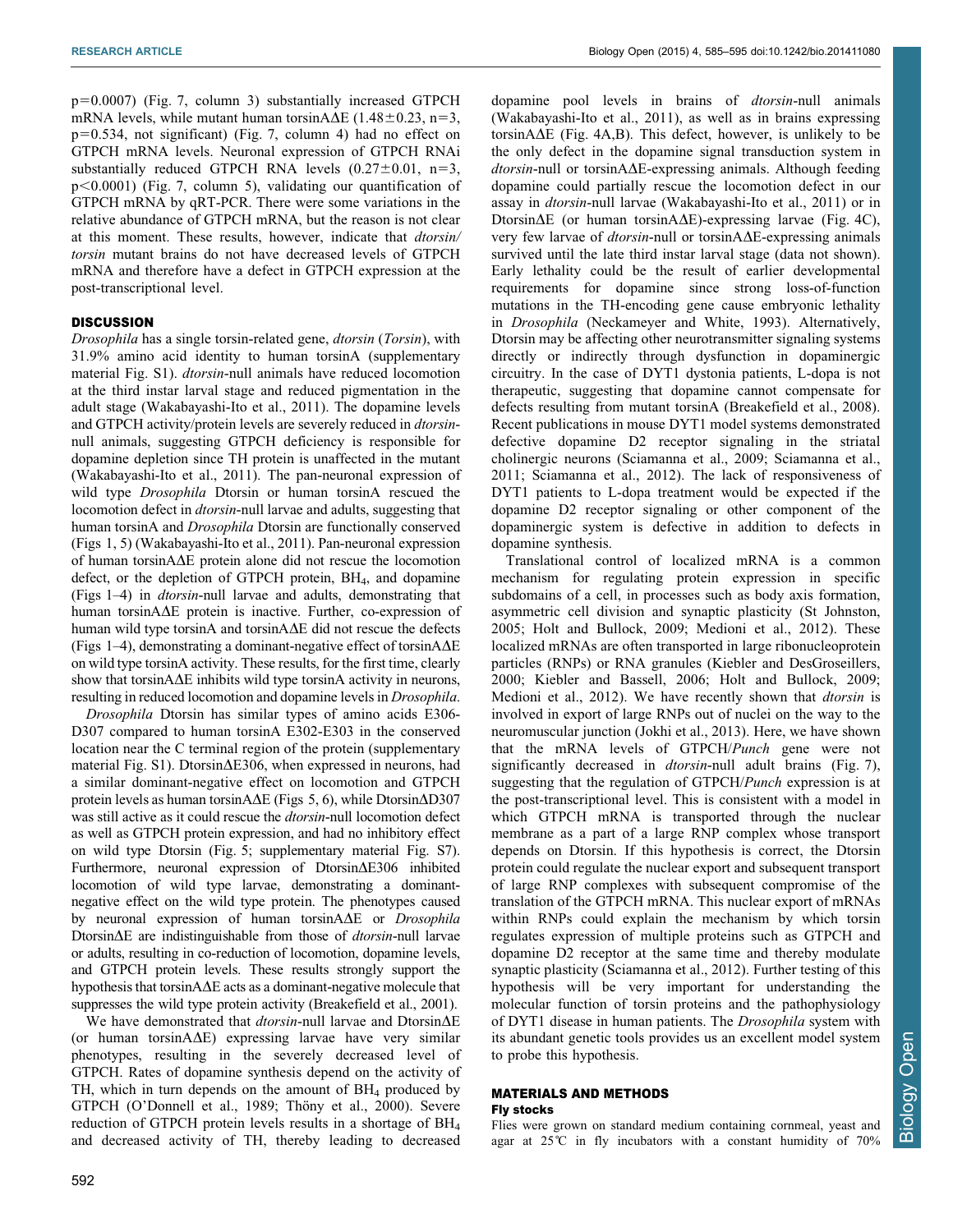([Ashburner and Roote, 2007](#page-10-0)). ElavGAL4 transgenic strain was obtained from the Drosophila Stock Center (Bloomington, IN USA). The *dtorsin*null lines, y w dtorsin<sup>KO13</sup>/FM7i, Act-GFP and w elavGAL4 dtorsin<sup>KO13</sup>/ FM7i, Act-GFP were described previously ([Wakabayashi-Ito et al.,](#page-11-0) [2011\)](#page-11-0). The *Punch*-null line,  $Pu^{Z22}$ , was previously described ([Mackay](#page-11-0) [et al., 1985](#page-11-0)). The RNAi line for GTPCH  $(Pu)$  gene,  $v107296$ (KK107763) ([Dietzl et al., 2007\)](#page-10-0), was obtained from Vienna Drosophila RNAi Stock Center (Vienna, Austria). This RNAi line has 514 nt hairpin sequences that target all three isoforms (Pu-RA, Pu-RB, and Pu-RC) of GTPCH  $(Pu)$  transcripts.

#### UAS lines

 $dtorsin\Delta E$  and  $dtorsin\Delta D$  cDNA constructs were made from the wild type dtorsin cDNA using QuikChange II XL Site-Directed Mutagenesis kit (Agilent Technologies, Santa Clara, CA USA). Briefly, a 1.2 kb wild type dtorsin cDNA was cut from pUAST-dtorsin with EcoRI and NotI ([Wakabayashi-Ito et al., 2011](#page-11-0)) and cloned between the EcoRI and NotI sites of pBluescript II KS (Agilent Technologies). Mutagenesis strand synthesis was done following the manufacturer's protocol using two primers torp4aE3 (5'-CTAATGGAGGAGTTTATTATGTCAATGATT-TTTTGGTTGTTCGC-3') and torp4aE5 (5'-GCGAACAACCAAAAA-ATCATTGACATAATAAACTCCTCCATTAG-3') to make dtorsin cDNA that lacks GAG (E306), and torp4aD3 (5'-CTAATGGAGGAG-TTTATTATCTCAATGATTTTTTGGTTGTTCGC-3') and torp4aD5 (59-GCGAACAACCAAAAAATCATTGAGATAATAAACTCCTCCAT-TAG-3') to make *dtorsin* cDNA that lacks GAC (D307), respectively. After confirming mutated sequences, the insert was again cut out with EcoRI and NotI and inserted between EcoRI and NotI sites of pUAST to produce pUAST-dtorsin $\Delta E$  and pUAST-dtorsin $\Delta D$ . The transgenic lines E12 (pUAST- $dtorsin\Delta E$  transgene on the second chromosome), E21 (pUAST- $dtorsin \Delta E$  on the third chromosome) and D19 (pUAST $dtorsin\Delta D$  on the third chromosome) were used for the experiments.

A 1.0 kb human torsin $A \Delta E$  cDNA was amplified from pcDNA3htorM [\(Hewett et al., 2000\)](#page-10-0) by PCR using the following primers htor5 (59-GCGGGATCCATTCATGAAGCTGGGCCGGGCCGTGCTGGGCC-TGC-3') and htor3 (5'-CTCGAGCGGCCGCTCAATCATCGTAGTAA-TAATCTAACTTGGTG-3'). The PCR product was digested with Acc65I and NotI and inserted between Acc65I and NotI sites of pUAST. Injections were performed by Genetic Services, Inc. (Cambridge, MA USA). The transgenic line  $#24$  with UAS-htorsin $A\Delta E$  transgene on the second chromosome was used for the experiments.

### Larval locomotion assay

The larval locomotion assay was done as described previously ([Wakabayashi-Ito et al., 2011](#page-11-0)). Briefly, a wandering third instar larva of a particular genotype was individually picked from the vial with a bamboo stick and placed at the center of a 100 mm petri dish containing 0.7% agarose at room temperature placed on a light box. Larval locomotion was recorded for one minute using a Canon Powershot G7 digital camera attached to a stereoscopic microscope. Peristaltic frequency was counted manually using the Quicktime movie. The experiments were done in a double-blinded manner with only numbers assigned for each genotype. Peristaltic rates are usually highly reproducible with little variation for each genotype with relatively small SEM values. Since we were unable to get *dtorsin*-null homozygous females [\(Wakabayashi-Ito et al., 2011\)](#page-11-0), we used dtorsin-null males for locomotion assays. We did not observe any significant gender difference between males and females of wild type larvae in our locomotion assay.

#### Adult locomotion assay

The adult locomotion assay was adapted from the method described previously ([Carbone et al., 2006](#page-10-0)). Flies were maintained at 25˚C and a 12 hour light–12 hour dark circadian cycle. At least 10 males of each genotype, aged 3–5 days post-eclosion, were assayed in a double-blind manner. Individual flies were placed in vials and allowed to acclimate to the vial for 1 hour prior to assay. The vials were subjected to a gentle mechanical disturbance, and then locomotion behavior was quantified as the number of seconds each fly spent in motion during a 45 second period. The experiments were done in a double-blinded manner with only numbers assigned for each genotype. Each assay was replicated five times per fly. All assays were completed at the same time of the day (12 pm–3 pm). The results are usually highly reproducible with little variation with relatively small SEM values.

#### HPLC analysis

Dopamine and BH4 were separated by HPLC using a CoulArray HPLC system (model 5600A; ESA, Chelmsford, MA USA) and a Synergi 4 µm Hydro-RP column (4.6×150 mm; Phenomenex, Torrance, CA), as described [\(Chaudhuri et al., 2007\)](#page-10-0). Brains of third instar larvae or heads of 48–72 hour post-eclosion adult flies were homogenized in 0.1 M perchloric acid. One hundred third instar larval brains or 75 to 200 adult heads were extracted in  $100-200 \mu l$  of 0.1 M perchloric acid. Ten microliters of each extract were injected for each sample. Pool sizes were determined relative to freshly prepared standards (Sigma-Aldrich, St. Louis, MO USA). Analysis was performed using ESA CoulArray software.

### Western blot analysis

Detection of proteins in adult heads [\(Figs 2,](#page-3-0) [6](#page-7-0); [supplementary material](http://bio.biologists.org/lookup/suppl/doi:10.1242/bio.201411080/-/DC1) [Figs S3, S6, S7\)](http://bio.biologists.org/lookup/suppl/doi:10.1242/bio.201411080/-/DC1) was performed, as described [\(Wakabayashi-Ito et al.,](#page-11-0) [2011\)](#page-11-0). Briefly, fifty heads from adult males of each genotype were homogenized in 100 µl RIPA buffer [50 mM Tris-HCl, pH 8.0, 150 mM NaCl, 1% NP40, 0.5% deoxycholate, 0.1% SDS (sodium dodecyl sulfate)] with Protein Inhibitor Cocktail (Roche Applied Science, Indianapolis, IN USA). The proteins  $(30 \mu g)$ , which corresponded to approximately three adult heads, were separated by electrophoresis in 10% SDS-polyacrylamide gels and transferred to Protran BA85 (0.45  $\mu$ m pore size) nitrocellulose membranes (Sigma-Aldrich). Membranes were blocked with 10% non-fat dry milk in TBST (20 mM Tris-HCl buffer, pH 7.6, 167 mM sodium chloride, 0.1% Tween 20) and incubated with antibodies in 5% non-fat dry milk in TBST. GTPCH protein was detected using affinity-purified polyclonal anti-GTPCH isoform A/C antibody ([Chen et al., 1994](#page-10-0)) at 1:50,000 dilution. Human torsinA protein was detected using rabbit polyclonal anti-human torsinA TA-2 [\(Bragg et al.,](#page-10-0) [2004\)](#page-10-0) at 1:5000 dilution, Rabbit anti-actin antibody (Sigma-Aldrich) was used at 1:5000 dilution. The secondary antibody used was peroxidaseconjugated anti-rabbit IgG at 1:5000 dilution (Jackson ImmunoResearch, West Grove, PA USA). Signals were detected using Supersignal West Pico Chemiluminescent Substrate (Thermo Fisher Scientific, Waltham, MA USA).

For detection of proteins in larval brains ([Fig. 3](#page-4-0); [supplementary](http://bio.biologists.org/lookup/suppl/doi:10.1242/bio.201411080/-/DC1) [material Figs S4, S5](http://bio.biologists.org/lookup/suppl/doi:10.1242/bio.201411080/-/DC1)), fifteen whole male brains from each genotype were dissected from late third instar larvae in phosphate-buffered saline (PBS) and homogenized in 50  $\mu$ l of RIPA lysis buffer (AMRESCO)/2 mM DTT/1× protease inhibitor cocktail (AMRESCO, Solon, OH USA) containing  $2 \text{ mM}$  EDTA added immediately before use. Forty  $\mu$ l of supernatant were mixed with 14.9 µl of NuPage LDS sample buffer (Life Technologies, Carlsbad, CA USA) and 5.7 µl of 500 mM DTT. Twenty  $\mu$ g of proteins per lane were separated by electrophoresis on 4–12% NuPage Bis-Tris mini gels (Life Technologies). Separated proteins were transferred into a nitrocellulose membrane, and blocked with 2.5% BSA in TBST. Rabbit anti-GTPCH isoform A/C was used at 1:8000, while mouse anti-syntaxin (8C3 supernatant, Developmental Studies Hybridoma Bank) (1:200) was used in 5% BSA in TBST. Horseradish peroxidase-conjugated anti-rabbit (1:20,000) and anti-mouse (1:20,000) IgG secondary antibodies (VWR International, Randor, CA USA) were prepared in 2.5% BSA in TBST.

After the reaction with the peroxidase substrate, the membranes were exposed with multiple exposure times and the optimal condition for densitometry measurement was determined. Relative densities of GTPCH bands (two major species, RA and RC, were combined) and human torsinA bands were quantified from scanned images of X-ray films by the NIH ImageJ 1.40 g software ("gels" function under ''analyze'' command; [http://rsb.info.nih.gov/ij/docs/guide/146-30.html#sec:](http://rsb.info.nih.gov/ij/docs/guide/146-30.html#sec:Analyze-Menu) [Analyze-Menu](http://rsb.info.nih.gov/ij/docs/guide/146-30.html#sec:Analyze-Menu)) using densities of actin bands or syntaxin bands as internal standards.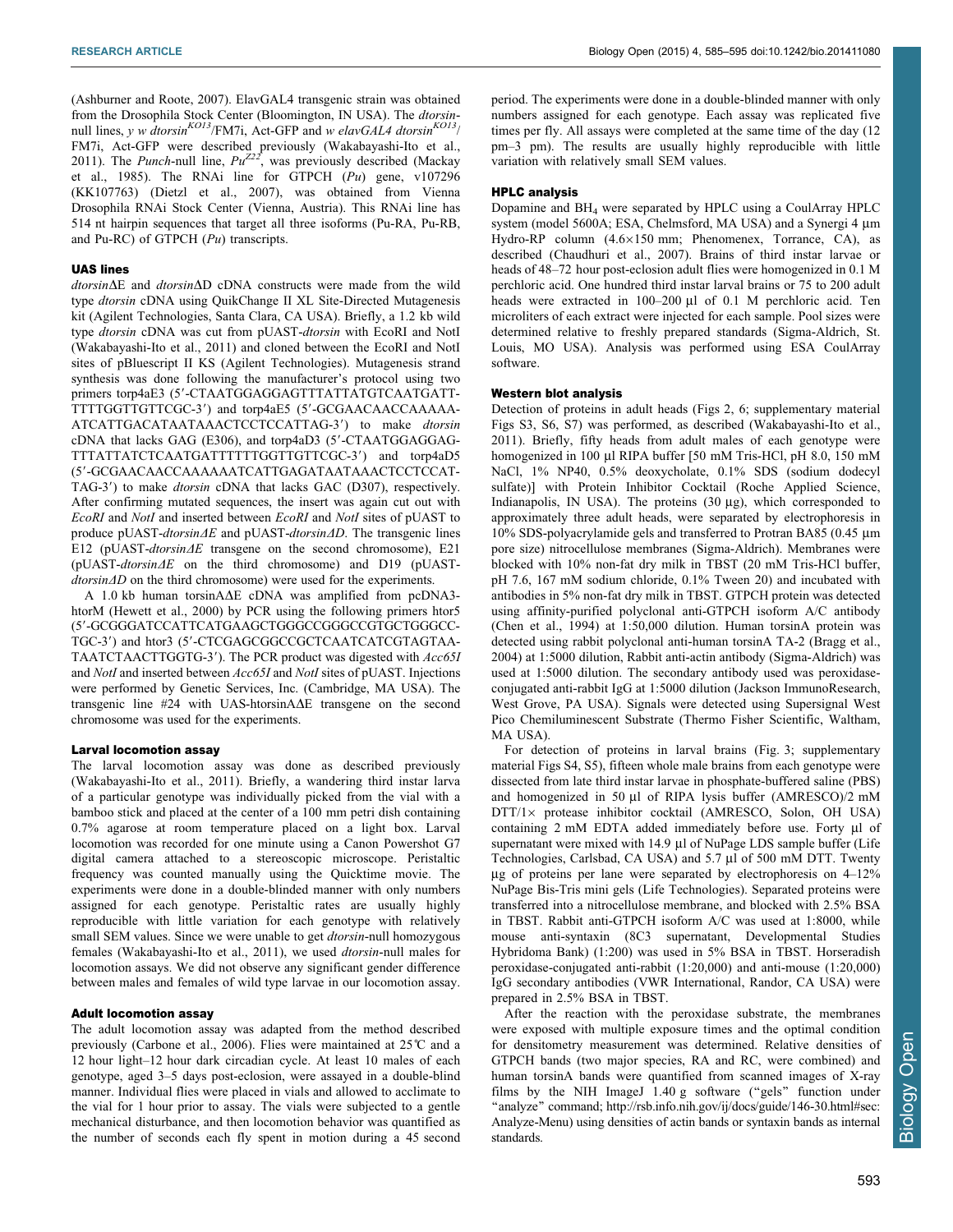#### <span id="page-10-0"></span>Isolation of RNA

Total RNA was extracted from thirty adult male fly heads suspended in 100 µl PBS/0.1% Triton X-100 using 800 µl TRI reagent (Molecular Research Center, Inc., Cincinnati, OH USA) and 80 µl of BCP (Molecular Research Center, Inc.) following the manufacturer's protocol.

#### qRT-PCR analysis

qRT-PCR was performed as described previously with minor modifications (Balaj et al., 2011). Total RNA (2 µg) was converted into cDNA with the Omniscript reverse transcription kit (Qiagen, Valencia, CA USA) using random primers, according to manufacturer's recommendations, and a 1:10 fraction (corresponding to 2.5 ng reverse transcribed RNA) was used for qRT-PCR. All reactions were performed in a 20 µl reaction using Power SYBR Green PCR Master Mix (Life Technologies) and 320 nM of each primer. Amplification conditions consisted of: 1 cycle of 50˚C, 2 minutes; 1 cycle of 95˚C, 10 minutes; 40 cycles of 95˚C, 15 seconds; and 60˚C, 1 minute followed by a dissociation curve analysis of each amplicon on the 7000 ABI Prism PCR system (Life Technologies). Ct values were analyzed in auto mode. The Ct-values were normalized to the housekeeping gene RpL32 (rp49) in each sample (Brown et al., 2009; [Willis et al., 2010\)](#page-11-0). The following primers were used for qRT-PCR: Rp49: F:5'-CCCAAGGGTATCGAC AACAG-3'; R:5'-GTTCGATCCGTAACCGATGT-3'; Pu: F:5'-CGGA TAGTGATGGCCACGAG-3'; R:5'-AGTAGACGATACGAGCGTGC-3'.

#### Dopamine feeding assay

The dopamine feeding assay was done with some modification, as described previously [\(Wakabayashi-Ito et al., 2011](#page-11-0)). Fifty females of w,<br>elavGAL4, dtorsin<sup>KO13</sup>/FM7i, Actin-GFP were mated with twenty-five males of w; UAS-dtorsin(A11)(II);UAS-dtorsin $\Delta E(12)$ (III) or w; UAShtorsinA(#8), UAS-htorsinADE(#24)(II). Fifty Green Fluorescent Protein (GFP)-negative first instar larvae were transferred to 1.5 g Formula 4–24 Instant Drosophila Medium (Carolina Biological Supply Company, Burlington, SC USA) in 7 ml water or 7 ml of 20 mM dopamine hydrochloride (Sigma-Aldrich) solution. Experiments with other genotypes were performed similarly with the same number of larvae in each vial. Larval locomotion assays were performed as described above ([Wakabayashi-Ito et al., 2011\)](#page-11-0).

#### Statistical analysis

Since we were comparing two groups with comparable genetic backgrounds with the only exception being that of the particular genotype on which we focused, an unpaired t test was used rather than ANOVA. Means of two groups were compared by an unpaired t test using the statistical software Graphpad Prism 5.0 (GraphPad Software, Dan Diego, CA USA).

#### Acknowledgements

We thank Suzanne McDavitt for skilled editorial assistance. We thank Dr. Kristin White and members of her lab for sharing their fly facility and constant encouragement. We thank Dr. Kristan van der Vos and Dr. Leonora Balaj for providing us detailed qRT-PCR protocols and instructions. We thank Luba Zagachin and the RT-PCR core at MGH for help on qRT-PCR, and Dr. Cristopher Bragg for anti-human torsinA antibody. We thank Dr. Janice Espinola for her advice for the statistical analyses of our data.

#### Competing interests

The authors declare no competing or financial interests.

#### Author contributions

N.W.-I., R.R.A., B.W.H., O.M.D., J.M.O., and N.I. conceived and designed the experiments. N.W.-I., R.R.A., B.W.H., O.M.D., and N.I. performed the experiments. N.W.-I., R.R.A., B.W.H., O.M.D., J.M.O., and N.I. analyzed the data. N.W.-I., R.R.A., B.W.H., O.M.D., X.O.B., J.M.O., and N.I. wrote and edited the paper.

#### Funding

The RT-PCR core was supported in part by a grant from National Institute of Neurological Disorders and Stroke (NINDS) [P30-NS045776]. The support for this work was provided by Dystonia Medical Research Foundation (to N.I. and

X.O.B.); Bachmann-Strauss Dystonia and Parkinson Foundation (to N.I. and X.O.B.); the University of Alabama (to J.M.O., R.R.A., B.W.H., and O.M.D.); NINDS [the National Institutes of Health (NIH)] [R15 NS078728 to J.M.O.; NIH/ NINDS P50 NS037409 to N.I. and X.O.B.]; and Department of Defense (Peer Reviewed Medical Research Program) [W81XWH-12-1-0380 to N.I.].

#### References

- Ashburner, M. and Roote, J. [\(2007\). Culture of Drosophila: the laboratory setup.](http://dx.doi.org/10.1101/pdb.ip34) [Cold Spring Harb. Protoc](http://dx.doi.org/10.1101/pdb.ip34). 2007. pdb.in34.
- [Atai, N. A., Ryan, S. D., Kothary, R., Breakefield, X. O. and Nery, F. C.](http://dx.doi.org/10.1155/2012/634214) (2012). [Untethering the nuclear envelope and cytoskeleton: biologically distinct](http://dx.doi.org/10.1155/2012/634214) [dystonias arising from a common cellular dysfunction.](http://dx.doi.org/10.1155/2012/634214) Int. J. Cell Biol. 2012, [634214.](http://dx.doi.org/10.1155/2012/634214)
- [Augood, S. J., Keller-McGandy, C. E., Siriani, A., Hewett, J., Ramesh, V.,](http://dx.doi.org/10.1016/S0006-8993(03)03164-0) [Sapp, E., DiFiglia, M., Breakefield, X. O. and Standaert, D. G.](http://dx.doi.org/10.1016/S0006-8993(03)03164-0) (2003). [Distribution and ultrastructural localization of torsinA immunoreactivity in the](http://dx.doi.org/10.1016/S0006-8993(03)03164-0) [human brain.](http://dx.doi.org/10.1016/S0006-8993(03)03164-0) Brain Res. 986, 12-21.
- [Balaj, L., Lessard, R., Dai, L., Cho, Y.-J., Pomeroy, S. L., Breakefield, X. O.](http://dx.doi.org/10.1038/ncomms1180) and Skog, J. [\(2011\). Tumour microvesicles contain retrotransposon elements](http://dx.doi.org/10.1038/ncomms1180) [and amplified oncogene sequences.](http://dx.doi.org/10.1038/ncomms1180) Nat. Commun. 2, 180.
- Bellen, H. J., Tong, C. and Tsuda, H. [\(2010\). 100 years of Drosophila research](http://dx.doi.org/10.1038/nrn2839) [and its impact on vertebrate neuroscience: a history lesson for the future.](http://dx.doi.org/10.1038/nrn2839) Nat. [Rev. Neurosci.](http://dx.doi.org/10.1038/nrn2839) 11, 514-522.
- [Bragg, D. C., Camp, S. M., Kaufman, C. A., Wilbur, J. D., Boston, H.,](http://dx.doi.org/10.1016/j.neuroscience.2004.01.053) [Schuback, D. E., Hanson, P. I., Sena-Esteves, M. and Breakefield, X. O.](http://dx.doi.org/10.1016/j.neuroscience.2004.01.053) [\(2004\). Perinuclear biogenesis of mutant torsin-A inclusions in cultured cells](http://dx.doi.org/10.1016/j.neuroscience.2004.01.053) [infected with tetracycline-regulated herpes simplex virus type 1 amplicon](http://dx.doi.org/10.1016/j.neuroscience.2004.01.053) vectors. [Neuroscience](http://dx.doi.org/10.1016/j.neuroscience.2004.01.053) 125, 651-661.
- [Bragg, D. C., Armata, I. A., Nery, F. C., Breakefield, X. O. and Sharma, N.](http://dx.doi.org/10.1016/j.nbd.2010.11.015) [\(2011\). Molecular pathways in dystonia.](http://dx.doi.org/10.1016/j.nbd.2010.11.015) Neurobiol. Dis. 42, 136-147.
- [Breakefield, X. O., Kamm, C. and Hanson, P. I.](http://dx.doi.org/10.1016/S0896-6273(01)00350-6) (2001). TorsinA: movement at [many levels.](http://dx.doi.org/10.1016/S0896-6273(01)00350-6) Neuron 31, 9-12.
- [Breakefield, X. O., Blood, A. J., Li, Y., Hallett, M., Hanson, P. I. and Standaert,](http://dx.doi.org/10.1038/nrn2337) D. G. [\(2008\). The pathophysiological basis of dystonias.](http://dx.doi.org/10.1038/nrn2337) Nat. Rev. Neurosci. 9, [222-234.](http://dx.doi.org/10.1038/nrn2337)
- [Brown, A. E., Baumbach, J., Cook, P. E. and Ligoxygakis, P.](http://dx.doi.org/10.1371/journal.pone.0004490) (2009). Short[term starvation of immune deficient Drosophila improves survival to gram](http://dx.doi.org/10.1371/journal.pone.0004490)[negative bacterial infections.](http://dx.doi.org/10.1371/journal.pone.0004490) PLoS ONE 4, e4490.
- Brüggemann, N. and Klein, C. [\(2010\). Genetics of primary torsion dystonia.](http://dx.doi.org/10.1007/s11910-010-0107-5) Curr. [Neurol. Neurosci. Rep.](http://dx.doi.org/10.1007/s11910-010-0107-5) 10, 199-206.
- [Carbone, M. A., Jordan, K. W., Lyman, R. F., Harbison, S. T., Leips, J.,](http://dx.doi.org/10.1016/j.cub.2006.03.051) [Morgan, T. J., DeLuca, M., Awadalla, P. and Mackay, T. F.](http://dx.doi.org/10.1016/j.cub.2006.03.051) (2006). Phenotypic [variation and natural selection at catsup, a pleiotropic quantitative trait gene in](http://dx.doi.org/10.1016/j.cub.2006.03.051) [Drosophila.](http://dx.doi.org/10.1016/j.cub.2006.03.051) Curr. Biol. 16, 912-919.
- [Chaudhuri, A., Bowling, K., Funderburk, C., Lawal, H., Inamdar, A., Wang, Z.](http://dx.doi.org/10.1523/JNEUROSCI.4239-06.2007) and O'Donnell, J. M. [\(2007\). Interaction of genetic and environmental factors in](http://dx.doi.org/10.1523/JNEUROSCI.4239-06.2007) [a Drosophila parkinsonism model.](http://dx.doi.org/10.1523/JNEUROSCI.4239-06.2007) J. Neurosci. 27, 2457-2467.
- Chen, X., Reynolds, E. R., Ranganayakulu, G. and O'Donnell, J. M. (1994). A maternal product of the Punch locus of Drosophila melanogaster is required for precellular blastoderm nuclear divisions. J. Cell Sci. 107, 3501-3513.
- Defazio, G. [\(2010\). The epidemiology of primary dystonia: current evidence and](http://dx.doi.org/10.1111/j.1468-1331.2010.03053.x) perspectives. [Eur. J. Neurol.](http://dx.doi.org/10.1111/j.1468-1331.2010.03053.x) 17 Suppl. 1, 9-14.
- [Dietzl, G., Chen, D., Schnorrer, F., Su, K. C., Barinova, Y., Fellner, M., Gasser,](http://dx.doi.org/10.1038/nature05954) [B., Kinsey, K., Oppel, S., Scheiblauer, S. et al.](http://dx.doi.org/10.1038/nature05954) (2007). A genome-wide [transgenic RNAi library for conditional gene inactivation in Drosophila.](http://dx.doi.org/10.1038/nature05954) Nature 448[, 151-156.](http://dx.doi.org/10.1038/nature05954)
- [Friggi-Grelin, F., Coulom, H., Meller, M., Gomez, D., Hirsh, J. and Birman, S.](http://dx.doi.org/10.1002/neu.10185) [\(2003\). Targeted gene expression in Drosophila dopaminergic cells using](http://dx.doi.org/10.1002/neu.10185) [regulatory sequences from tyrosine hydroxylase.](http://dx.doi.org/10.1002/neu.10185) J. Neurobiol. 54, 618-627.
- [Goodchild, R. E., Kim, C. E. and Dauer, W. T.](http://dx.doi.org/10.1016/j.neuron.2005.11.010) (2005). Loss of the dystonia[associated protein torsinA selectively disrupts the neuronal nuclear envelope.](http://dx.doi.org/10.1016/j.neuron.2005.11.010) Neuron 48[, 923-932.](http://dx.doi.org/10.1016/j.neuron.2005.11.010)
- Hanson, P. I. and Whiteheart, S. W. [\(2005\). AAA+ proteins: have engine, will](http://dx.doi.org/10.1038/nrm1684) work. [Nat. Rev. Mol. Cell Biol.](http://dx.doi.org/10.1038/nrm1684) 6, 519-529.
- [Hewett, J., Gonzalez-Agosti, C., Slater, D., Ziefer, P., Li, S., Bergeron, D.,](http://dx.doi.org/10.1093/hmg/9.9.1403) [Jacoby, D. J., Ozelius, L. J., Ramesh, V. and Breakefield, X. O.](http://dx.doi.org/10.1093/hmg/9.9.1403) (2000). [Mutant torsinA, responsible for early-onset torsion dystonia, forms membrane](http://dx.doi.org/10.1093/hmg/9.9.1403) [inclusions in cultured neural cells.](http://dx.doi.org/10.1093/hmg/9.9.1403) Hum. Mol. Genet. 9, 1403-1413.
- Holt, C. E. and Bullock, S. L. [\(2009\). Subcellular mRNA localization in animal](http://dx.doi.org/10.1126/science.1176488) [cells and why it matters.](http://dx.doi.org/10.1126/science.1176488) Science 326, 1212-1216.
- [Jokhi, V., Ashley, J., Nunnari, J., Noma, A., Ito, N., Wakabayashi-Ito, N., Moore,](http://dx.doi.org/10.1016/j.celrep.2013.03.015) M. J. and Budnik, V. [\(2013\). Torsin mediates primary envelopment of large](http://dx.doi.org/10.1016/j.celrep.2013.03.015) [ribonucleoprotein granules at the nuclear envelope.](http://dx.doi.org/10.1016/j.celrep.2013.03.015) Cell Reports 3, 988-995.
- [Jungwirth, M. T., Kumar, D., Jeong, D. Y. and Goodchild, R. E.](http://dx.doi.org/10.1186/1471-2121-12-24) (2011). The [nuclear envelope localization of DYT1 dystonia torsinA-](http://dx.doi.org/10.1186/1471-2121-12-24) $\Delta E$  requires the SUN1 [LINC complex component.](http://dx.doi.org/10.1186/1471-2121-12-24) BMC Cell Biol. 12, 24.
- Kiebler, M. A. and Bassell, G. J. [\(2006\). Neuronal RNA granules: movers and](http://dx.doi.org/10.1016/j.neuron.2006.08.021) makers. Neuron 51[, 685-690.](http://dx.doi.org/10.1016/j.neuron.2006.08.021)
- [Kiebler, M. A. and DesGroseillers, L.](http://dx.doi.org/10.1016/S0896-6273(00)80868-5) (2000). Molecular insights into mRNA [transport and local translation in the mammalian nervous system.](http://dx.doi.org/10.1016/S0896-6273(00)80868-5) Neuron 25, [19-28.](http://dx.doi.org/10.1016/S0896-6273(00)80868-5)
- [Krishnakumar, S., Burton, D., Rasco, J., Chen, X. and O'Donnell, J.](http://dx.doi.org/10.3109/01677060009083474) (2000). [Functional interactions between GTP cyclohydrolase I and tyrosine hydroxylase](http://dx.doi.org/10.3109/01677060009083474) in Drosophila. [J. Neurogenet.](http://dx.doi.org/10.3109/01677060009083474) 14, 1-23.